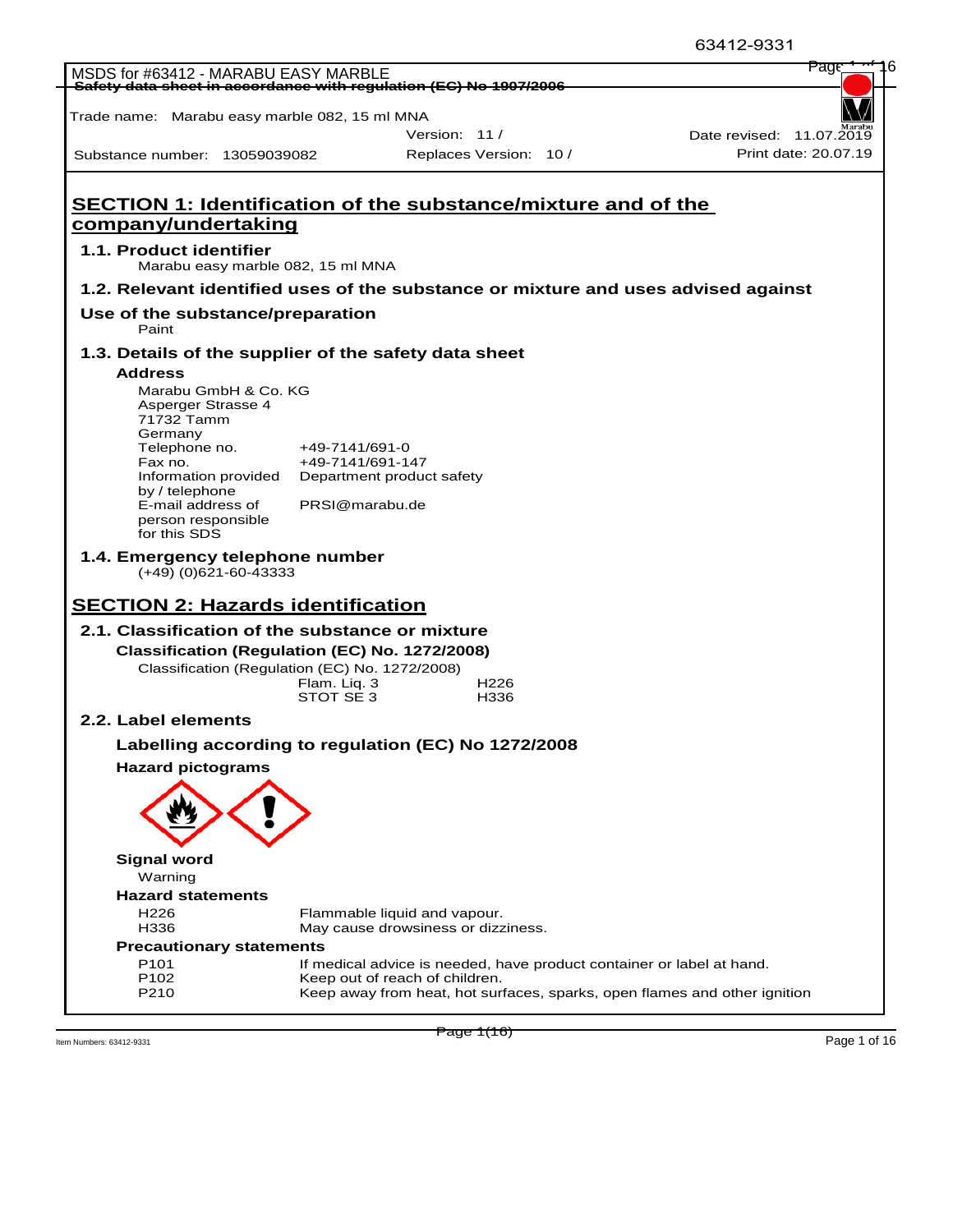| MSDS for #63412 - MARABU EASY MARBLE                                            |                  |                                                     |                        |    |   | <del>Pag</del>                                                                |
|---------------------------------------------------------------------------------|------------------|-----------------------------------------------------|------------------------|----|---|-------------------------------------------------------------------------------|
| Safety data sheet in accordance with regulation (EC) No 1907/2006               |                  |                                                     |                        |    |   |                                                                               |
| Trade name: Marabu easy marble 082, 15 ml MNA                                   |                  |                                                     |                        |    |   |                                                                               |
|                                                                                 |                  | Version: 11/                                        |                        |    |   | Date revised: 11.07.2019                                                      |
| Substance number: 13059039082                                                   |                  |                                                     | Replaces Version: 10 / |    |   | Print date: 20.07.19                                                          |
|                                                                                 |                  | sources. No smoking.                                |                        |    |   |                                                                               |
| P271                                                                            |                  | Use only outdoors or in a well-ventilated area.     |                        |    |   |                                                                               |
| P405                                                                            | Store locked up. |                                                     |                        |    |   |                                                                               |
| P501.9                                                                          |                  | Dispose of contents/container as problematic waste. |                        |    |   |                                                                               |
| Hazardous component(s) to be indicated on label (Regulation (EC) No. 1272/2008) |                  |                                                     |                        |    |   |                                                                               |
| contains                                                                        |                  | 2% aromatics; 2-Methoxy-1-methylethyl acetate       |                        |    |   | 1-Methoxy-2-propanol; Hydrocarbons, C9-C11, n-alkanes, isoalkanes, cyclics, < |
| 2.3. Other hazards<br>No special hazards have to be mentioned.                  |                  |                                                     |                        |    |   |                                                                               |
| <b>SECTION 3: Composition/information on ingredients</b>                        |                  |                                                     |                        |    |   |                                                                               |
| 3.2. Mixtures                                                                   |                  |                                                     |                        |    |   |                                                                               |
| <b>Chemical characterization</b>                                                |                  |                                                     |                        |    |   |                                                                               |
| Paint based on alkyd resins and on solvents                                     |                  |                                                     |                        |    |   |                                                                               |
| <b>Hazardous ingredients</b>                                                    |                  |                                                     |                        |    |   |                                                                               |
|                                                                                 |                  |                                                     |                        |    |   |                                                                               |
| 1-Methoxy-2-propanol<br>CAS No.                                                 | 107-98-2         |                                                     |                        |    |   |                                                                               |
| EINECS no.                                                                      | 203-539-1        |                                                     |                        |    |   |                                                                               |
| Registration no.                                                                | 01-2119457435-35 |                                                     |                        |    |   |                                                                               |
| Concentration                                                                   | $>=$             | 25                                                  | $\prec$                | 50 | % |                                                                               |
| Classification (Regulation (EC) No. 1272/2008)                                  |                  |                                                     |                        |    |   |                                                                               |
|                                                                                 | STOT SE 3        |                                                     | H336                   |    |   |                                                                               |
|                                                                                 | Flam. Liq. 3     |                                                     | H <sub>226</sub>       |    |   |                                                                               |
| Hydrocarbons, C9-C11, n-alkanes, isoalkanes, cyclics, < 2% aromatics            |                  |                                                     |                        |    |   |                                                                               |
| CAS No.                                                                         | 64742-48-9       |                                                     |                        |    |   |                                                                               |
| EINECS no.                                                                      | 265-150-3        |                                                     |                        |    |   |                                                                               |
| Registration no.                                                                |                  | 01-2119463258-33 (LIST NUMBER 919-857-5)            |                        |    |   |                                                                               |
| Concentration                                                                   | $>=$             | 10                                                  | $\prec$                | 20 | % |                                                                               |
| Classification (Regulation (EC) No. 1272/2008)                                  |                  |                                                     |                        |    |   |                                                                               |
|                                                                                 | Asp. Tox. 1      |                                                     | H304                   |    |   |                                                                               |
|                                                                                 | Flam. Lig. 3     |                                                     | H <sub>226</sub>       |    |   |                                                                               |
|                                                                                 | STOT SE 3        |                                                     | H336                   |    |   |                                                                               |
|                                                                                 |                  |                                                     | <b>EUH066</b>          |    |   |                                                                               |
| 2-Methoxy-1-methylethyl acetate                                                 |                  |                                                     |                        |    |   |                                                                               |
| CAS No.                                                                         | 108-65-6         |                                                     |                        |    |   |                                                                               |
| EINECS no.                                                                      | 203-603-9        |                                                     |                        |    |   |                                                                               |
| Registration no.<br>Concentration                                               | 01-2119475791-29 | 10                                                  |                        | 20 | % |                                                                               |
|                                                                                 | $>=$             |                                                     | $\prec$                |    |   |                                                                               |
| Classification (Regulation (EC) No. 1272/2008)                                  |                  |                                                     |                        |    |   |                                                                               |
|                                                                                 | Flam. Liq. 3     |                                                     | H <sub>226</sub>       |    |   |                                                                               |
|                                                                                 | STOT SE 3        |                                                     | H336                   |    |   |                                                                               |
| 2-Butoxyethyl acetate                                                           |                  |                                                     |                        |    |   |                                                                               |
| CAS No.                                                                         | 112-07-2         |                                                     |                        |    |   |                                                                               |
| EINECS no.                                                                      | 203-933-3        |                                                     |                        |    |   |                                                                               |
| Registration no.                                                                | 01-2119475112-47 |                                                     |                        |    |   |                                                                               |
| Concentration                                                                   | $>=$             | 1                                                   | $\,<\,$                | 10 | % |                                                                               |
|                                                                                 |                  |                                                     |                        |    |   |                                                                               |
|                                                                                 |                  |                                                     |                        |    |   |                                                                               |

Item Numbers: 63412-9331 Page 2 of 16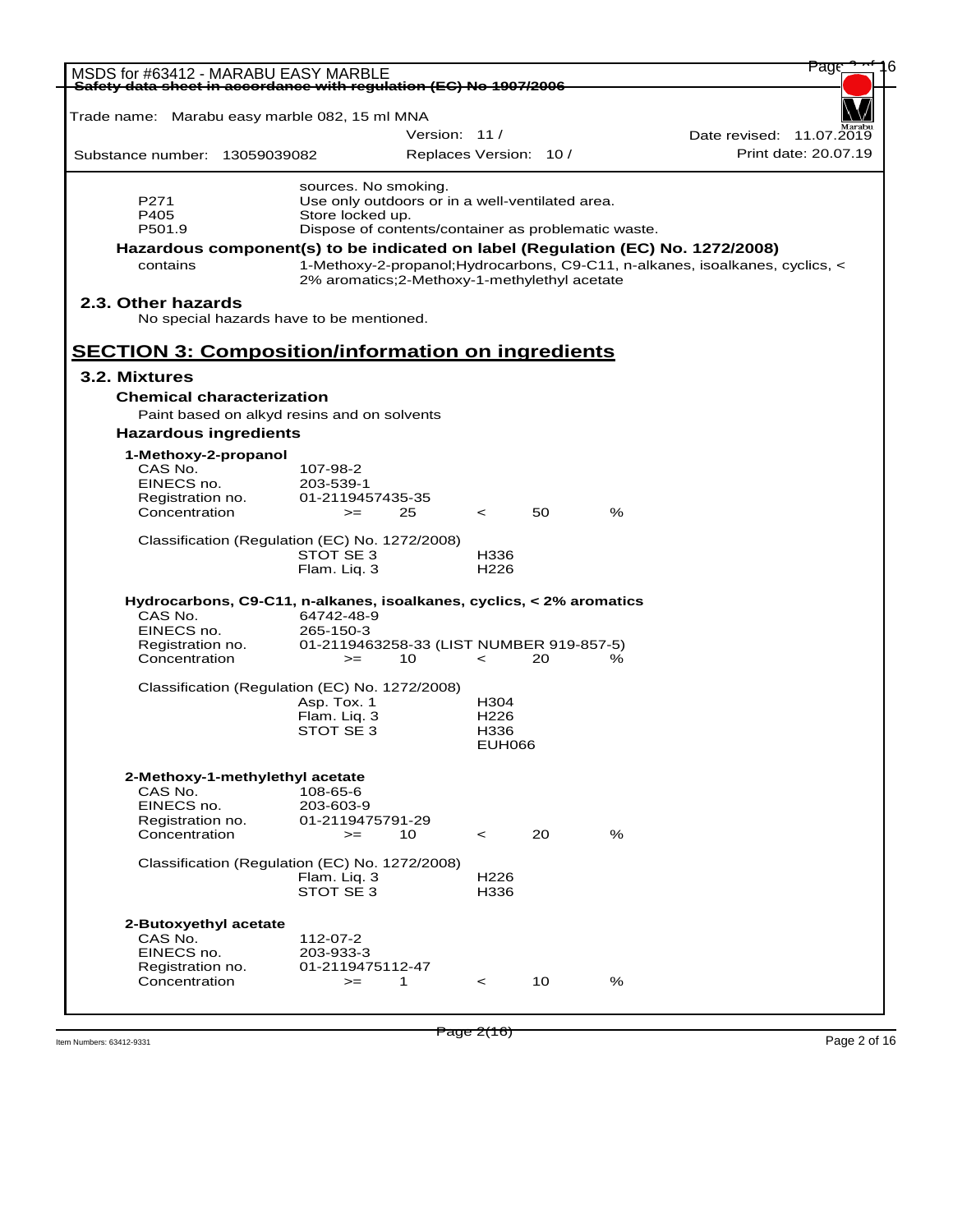# MSDS for #63412 - MARABU EASY MARBLE<br><del>Safety data sheet in accordance with requl</del> **Safety data sheet in accordance with regulation (EC) No 1907/2006** Substance number: 13059039082 Version: 11 / Replaces Version: 10 / Print date: 20.07.19 WORLD Date revised:  $11.07.\overline{20}$ Trade name: Marabu easy marble 082, 15 ml MNA Classification (Regulation (EC) No. 1272/2008) Acute Tox. 4 H332 Acute Tox. 4 H312 Acute Tox. 4 **SECTION 4: First aid measures 4.1. Description of first aid measures General information** In all cases of doubt, or when symptoms persist, seek medical attention. Never give anything by mouth to an unconscious person. If unconscious place in recovery position and seek medical advice. **After inhalation** Remove to fresh air, keep patient warm and at rest. If breathing is irregular or stopped, administer artificial respiration. **After skin contact** Remove contaminated clothing. Wash skin thoroughly with soap and water or use recognised skin cleanser. Do NOT use solvents or thinners. **After eye contact** Remove contact lenses, irrigate copiously with clean, fresh water, holding the eyelids apart for at least 10 minutes and seek immediate medical advice. **After ingestion** If accidentally swallowed rinse the mouth with plenty of water (only if the person is conscious) and obtain immediate medical attention. Keep at rest. Do NOT induce vomiting. **4.2. Most important symptoms and effects, both acute and delayed** Until now no symptoms known so far. **4.3. Indication of any immediate medical attention and special treatment needed**

# Treat symptomatically

# **SECTION 5: Firefighting measures**

**Hints for the physician / treatment**

# **5.1. Extinguishing media**

### **Suitable extinguishing media**

Recommended: alcohol resistant foam, CO2, powders, water spray/mist, Not be used for safety reasons: water jet

## **5.2. Special hazards arising from the substance or mixture**

In the event of fire the following can be released: Carbon dioxide (CO2); Carbon monoxide (CO); dense black smoke; Nitrogen oxides (NOx)

### **5.3. Advice for firefighters**

## **Special protective equipment for fire-fighting**

Cool closed containers exposed to fire with water. Do not allow run-off from fire fighting to enter drains or water courses.

# **SECTION 6: Accidental release measures**

### **6.1. Personal precautions, protective equipment and emergency procedures**

Exclude sources of ignition and ventilate the area. Avoid breathing vapours. Refer to protective measures listed in Sections 7 and 8.

Item Numbers: 63412-9331 Page 3 of 16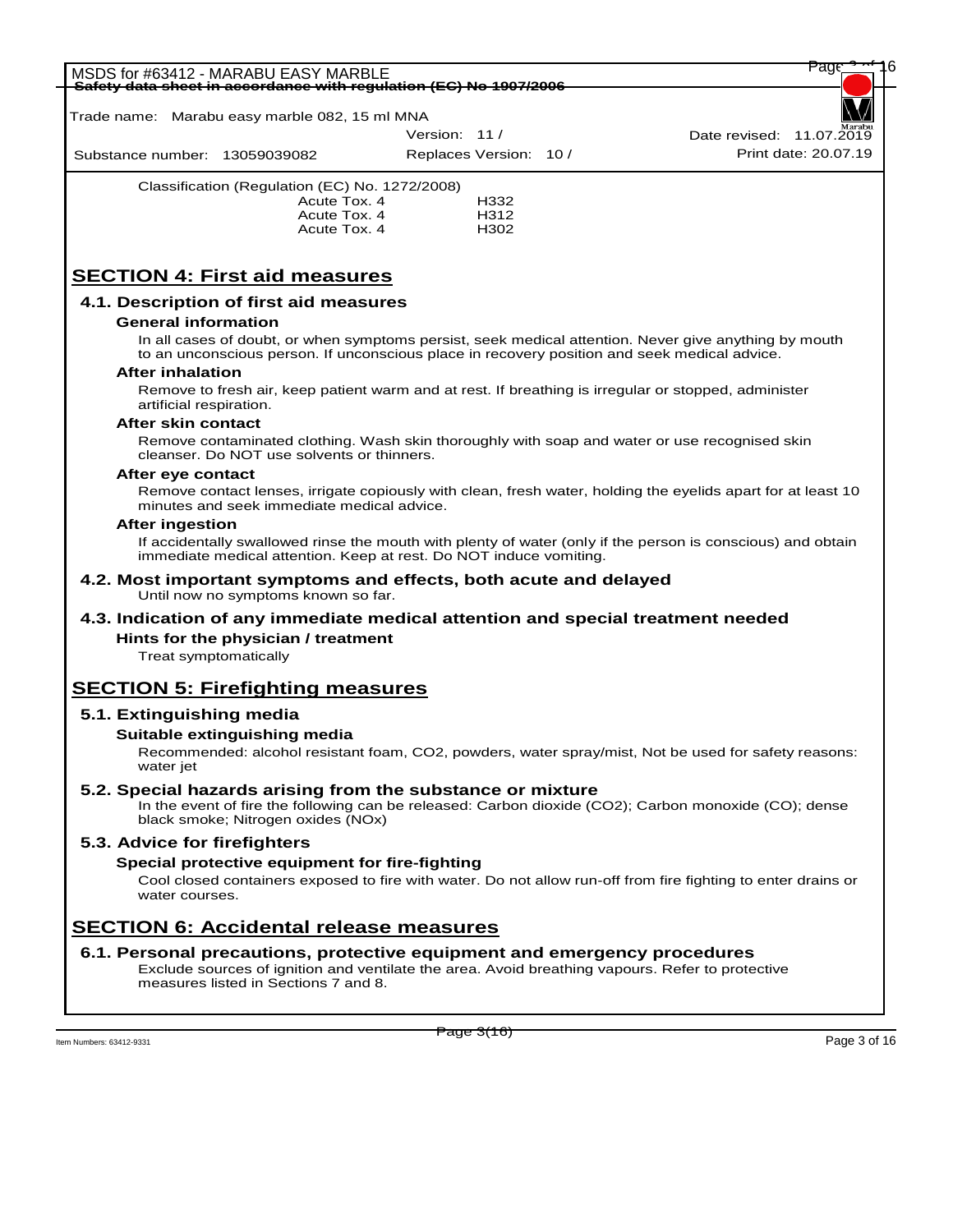MSDS for #63412 - MARABU EASY MARBLE<br><del>Safety data sheet in accordance with requlation (EC) No 1907/2006</del> **Safety data sheet in accordance with regulation (EC) No 1907/2006**

Trade name: Marabu easy marble 082, 15 ml MNA

Version: 11 /

WORLD

Substance number: 13059039082

Replaces Version: 10 / Print date: 20.07.19 Date revised:  $11.07.\overline{20}$ 

## **6.2. Environmental precautions**

Do not allow to enter drains or waterways. If the product contaminates lakes, rivers or sewage, inform appropriate authorities in accordance with local regulations.

## **6.3. Methods and material for containment and cleaning up**

Contain and collect spillage with non-combustible absorbent materials, e.g. sand, earth, vermiculite, diatomaceous earth and place in container for disposal according to local regulations (see section 13). Clean preferably with a detergent - avoid use of solvents.

## **6.4. Reference to other sections**

Information regarding Safe handling, see Section 7. Information regarding personal protective measures, see Section 8. Information regarding waste disposal, see Section 13.

# **SECTION 7: Handling and storage**

# **7.1. Precautions for safe handling**

### **Advice on safe handling**

Prevent the creation of flammable or explosive concentrations of vapour in air and avoid vapour concentration higher than the occupational exposure limits. In addition, the product should only be used in areas from which all naked lights and other sources of ignition have been excluded. Electrical equipment should be protected to the appropriate standard. Mixture may charge electrostatically: always use earthing leads when transferring from one container to another. Operators should wear anti-static footwear and clothing and floors should be of the conducting type. Isolate from sources of heat, sparks and open flame. No sparking tools should be used. Avoid skin and eye contact. Avoid the inhalation of particulates and spray mist arising from the application of this mixture. Smoking, eating and drinking shall be prohibited in application area. For personal protection see Section 8. Never use pressure to empty: container is not a pressure vessel. Always keep in containers of same material as the original one. Comply with the health and safety at work laws. Do not allow to enter drains or water courses.

### **Advice on protection against fire and explosion**

Vapours are heavier than air and may spread along floors. Vapours may form explosive mixtures with air.

### **Classification of fires / temperature class / Ignition group / Dust explosion class**

Temperature class

Classification of fires B (Combustible liquid substances)<br>Temperature class T4

### **7.2. Conditions for safe storage, including any incompatibilities**

### **Requirements for storage rooms and vessels**

Electrical installations/working materials must comply with the local applied technological safety standards. Storage rooms in which filling operations take place must have a conducting floor. Store in accordance with national regulation

#### **Hints on storage assembly**

Store away from oxidising agents, from strongly alkaline and strongly acid materials.

### **Further information on storage conditions**

Observe label precautions. Store between 15 and 30 °C in a dry, well ventilated place away from sources of heat and direct sunlight. Keep container tightly closed. Keep away from sources of ignition. No smoking. Prevent unauthorised access. Containers which are opened must be carefully resealed and kept upright to prevent leakage.

# **7.3. Specific end use(s)**

Paint

# **SECTION 8: Exposure controls/personal protection \*\*\***

# **8.1. Control parameters**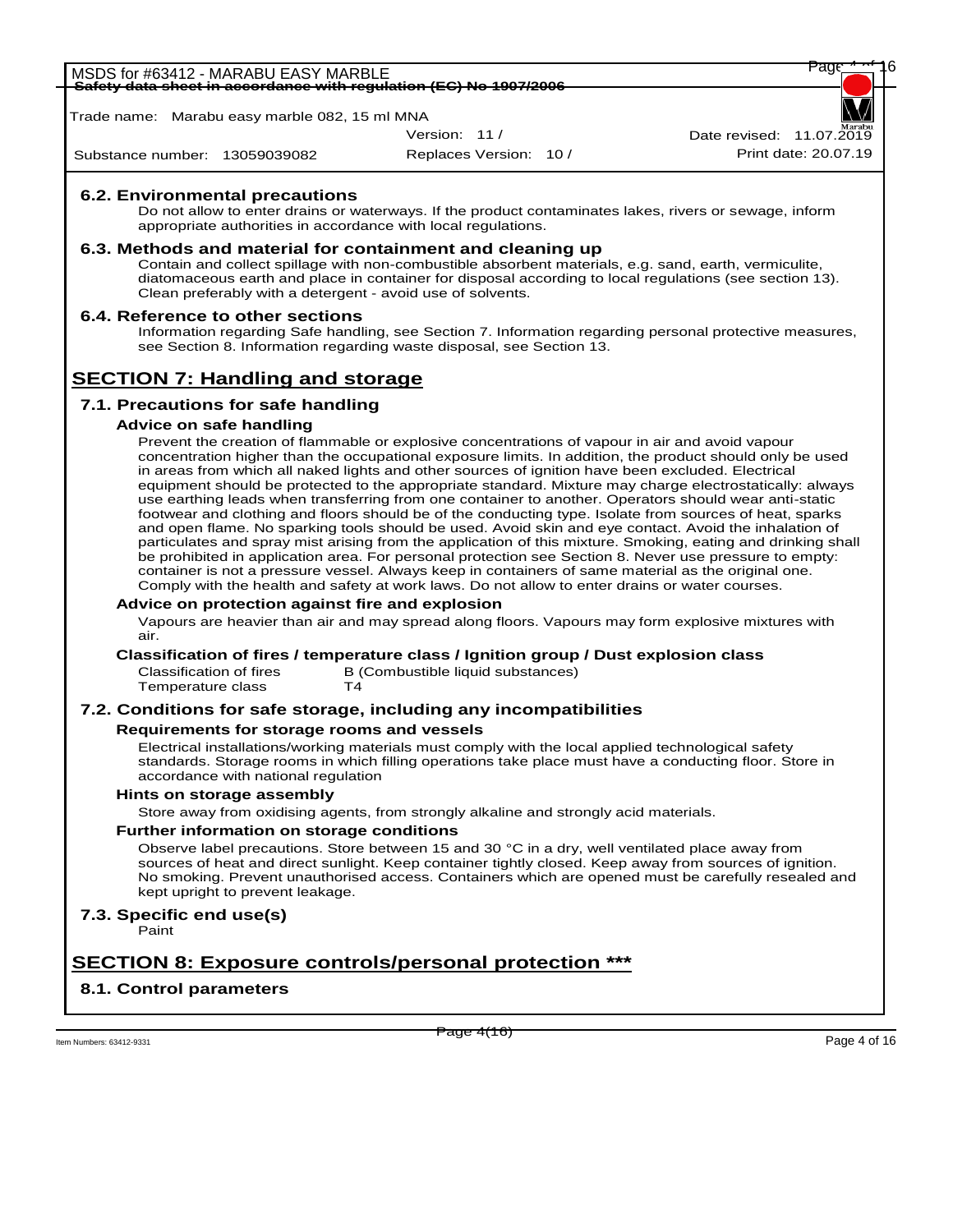| Safety data sheet in accordance with regulation (EC) No 1907/2006<br>Trade name: Marabu easy marble 082, 15 ml MNA<br>Version: 11/<br>Date revised: 11.07.2019<br>Print date: 20.07.19<br>Replaces Version: 10 /<br>Substance number: 13059039082<br>Derived No/Minimal Effect Levels (DNEL/DMEL) ***<br>2-Methoxy-1-methylethyl acetate<br>Type of value<br>Derived No Effect Level (DNEL)<br>Reference group<br>Worker<br>Duration of exposure<br>Long term<br>dermal<br>Route of exposure<br>Mode of action<br>Systemic effects<br>Concentration<br>796<br>mg/kg/d<br>Derived No Effect Level (DNEL)<br>Type of value<br>Worker<br>Reference group<br>Duration of exposure<br>Long term<br>Route of exposure<br>inhalative<br>Mode of action<br>Systemic effects<br>Concentration<br>ma/m <sup>3</sup><br>275<br>Type of value<br>Derived No Effect Level (DNEL)<br>Reference group<br>Consumer<br>Duration of exposure<br>Long term<br>Route of exposure<br>dermal<br>Mode of action<br>Systemic effects<br>mg/kg/d<br>Concentration<br>320<br>Type of value<br>Derived No Effect Level (DNEL)<br>Reference group<br>Consumer<br>Duration of exposure<br>Long term<br>Route of exposure<br>inhalative<br>Mode of action<br>Systemic effects<br>mg/m <sup>3</sup><br>Concentration<br>33<br>Type of value<br>Derived No Effect Level (DNEL)<br>Reference group<br>Consumer<br>Duration of exposure<br>Long term<br>Route of exposure<br>inhalative<br>Mode of action<br>Local effects<br>mg/m <sup>3</sup><br>Concentration<br>33<br>Derived No Effect Level (DNEL)<br>Type of value<br>Reference group<br>Consumer<br>Duration of exposure<br>Long term<br>Route of exposure<br>oral<br>Mode of action<br>Systemic effects<br>Concentration<br>mg/kg/d<br>36<br>Type of value<br>Derived No Effect Level (DNEL)<br>Reference group<br>Worker<br>Duration of exposure<br>Lifetime<br>Route of exposure<br>inhalative<br>Mode of action<br>Local effects<br>mg/m <sup>3</sup><br>Concentration<br>550<br>2-Butoxyethyl acetate<br>Reference substance<br>2-Butoxyethyl acetate<br>Type of value<br>Derived No Effect Level (DNEL)<br>Reference group<br>Worker | MSDS for #63412 - MARABU EASY MARBLE | Page |
|------------------------------------------------------------------------------------------------------------------------------------------------------------------------------------------------------------------------------------------------------------------------------------------------------------------------------------------------------------------------------------------------------------------------------------------------------------------------------------------------------------------------------------------------------------------------------------------------------------------------------------------------------------------------------------------------------------------------------------------------------------------------------------------------------------------------------------------------------------------------------------------------------------------------------------------------------------------------------------------------------------------------------------------------------------------------------------------------------------------------------------------------------------------------------------------------------------------------------------------------------------------------------------------------------------------------------------------------------------------------------------------------------------------------------------------------------------------------------------------------------------------------------------------------------------------------------------------------------------------------------------------------------------------------------------------------------------------------------------------------------------------------------------------------------------------------------------------------------------------------------------------------------------------------------------------------------------------------------------------------------------------------------------------------------------------------------------------------------------------------------------------------------------------|--------------------------------------|------|
|                                                                                                                                                                                                                                                                                                                                                                                                                                                                                                                                                                                                                                                                                                                                                                                                                                                                                                                                                                                                                                                                                                                                                                                                                                                                                                                                                                                                                                                                                                                                                                                                                                                                                                                                                                                                                                                                                                                                                                                                                                                                                                                                                                  |                                      |      |
|                                                                                                                                                                                                                                                                                                                                                                                                                                                                                                                                                                                                                                                                                                                                                                                                                                                                                                                                                                                                                                                                                                                                                                                                                                                                                                                                                                                                                                                                                                                                                                                                                                                                                                                                                                                                                                                                                                                                                                                                                                                                                                                                                                  |                                      |      |
|                                                                                                                                                                                                                                                                                                                                                                                                                                                                                                                                                                                                                                                                                                                                                                                                                                                                                                                                                                                                                                                                                                                                                                                                                                                                                                                                                                                                                                                                                                                                                                                                                                                                                                                                                                                                                                                                                                                                                                                                                                                                                                                                                                  |                                      |      |
|                                                                                                                                                                                                                                                                                                                                                                                                                                                                                                                                                                                                                                                                                                                                                                                                                                                                                                                                                                                                                                                                                                                                                                                                                                                                                                                                                                                                                                                                                                                                                                                                                                                                                                                                                                                                                                                                                                                                                                                                                                                                                                                                                                  |                                      |      |
|                                                                                                                                                                                                                                                                                                                                                                                                                                                                                                                                                                                                                                                                                                                                                                                                                                                                                                                                                                                                                                                                                                                                                                                                                                                                                                                                                                                                                                                                                                                                                                                                                                                                                                                                                                                                                                                                                                                                                                                                                                                                                                                                                                  |                                      |      |
|                                                                                                                                                                                                                                                                                                                                                                                                                                                                                                                                                                                                                                                                                                                                                                                                                                                                                                                                                                                                                                                                                                                                                                                                                                                                                                                                                                                                                                                                                                                                                                                                                                                                                                                                                                                                                                                                                                                                                                                                                                                                                                                                                                  |                                      |      |
|                                                                                                                                                                                                                                                                                                                                                                                                                                                                                                                                                                                                                                                                                                                                                                                                                                                                                                                                                                                                                                                                                                                                                                                                                                                                                                                                                                                                                                                                                                                                                                                                                                                                                                                                                                                                                                                                                                                                                                                                                                                                                                                                                                  |                                      |      |
|                                                                                                                                                                                                                                                                                                                                                                                                                                                                                                                                                                                                                                                                                                                                                                                                                                                                                                                                                                                                                                                                                                                                                                                                                                                                                                                                                                                                                                                                                                                                                                                                                                                                                                                                                                                                                                                                                                                                                                                                                                                                                                                                                                  |                                      |      |
|                                                                                                                                                                                                                                                                                                                                                                                                                                                                                                                                                                                                                                                                                                                                                                                                                                                                                                                                                                                                                                                                                                                                                                                                                                                                                                                                                                                                                                                                                                                                                                                                                                                                                                                                                                                                                                                                                                                                                                                                                                                                                                                                                                  |                                      |      |
|                                                                                                                                                                                                                                                                                                                                                                                                                                                                                                                                                                                                                                                                                                                                                                                                                                                                                                                                                                                                                                                                                                                                                                                                                                                                                                                                                                                                                                                                                                                                                                                                                                                                                                                                                                                                                                                                                                                                                                                                                                                                                                                                                                  |                                      |      |
|                                                                                                                                                                                                                                                                                                                                                                                                                                                                                                                                                                                                                                                                                                                                                                                                                                                                                                                                                                                                                                                                                                                                                                                                                                                                                                                                                                                                                                                                                                                                                                                                                                                                                                                                                                                                                                                                                                                                                                                                                                                                                                                                                                  |                                      |      |
|                                                                                                                                                                                                                                                                                                                                                                                                                                                                                                                                                                                                                                                                                                                                                                                                                                                                                                                                                                                                                                                                                                                                                                                                                                                                                                                                                                                                                                                                                                                                                                                                                                                                                                                                                                                                                                                                                                                                                                                                                                                                                                                                                                  |                                      |      |
|                                                                                                                                                                                                                                                                                                                                                                                                                                                                                                                                                                                                                                                                                                                                                                                                                                                                                                                                                                                                                                                                                                                                                                                                                                                                                                                                                                                                                                                                                                                                                                                                                                                                                                                                                                                                                                                                                                                                                                                                                                                                                                                                                                  |                                      |      |
|                                                                                                                                                                                                                                                                                                                                                                                                                                                                                                                                                                                                                                                                                                                                                                                                                                                                                                                                                                                                                                                                                                                                                                                                                                                                                                                                                                                                                                                                                                                                                                                                                                                                                                                                                                                                                                                                                                                                                                                                                                                                                                                                                                  |                                      |      |
|                                                                                                                                                                                                                                                                                                                                                                                                                                                                                                                                                                                                                                                                                                                                                                                                                                                                                                                                                                                                                                                                                                                                                                                                                                                                                                                                                                                                                                                                                                                                                                                                                                                                                                                                                                                                                                                                                                                                                                                                                                                                                                                                                                  |                                      |      |
|                                                                                                                                                                                                                                                                                                                                                                                                                                                                                                                                                                                                                                                                                                                                                                                                                                                                                                                                                                                                                                                                                                                                                                                                                                                                                                                                                                                                                                                                                                                                                                                                                                                                                                                                                                                                                                                                                                                                                                                                                                                                                                                                                                  |                                      |      |
|                                                                                                                                                                                                                                                                                                                                                                                                                                                                                                                                                                                                                                                                                                                                                                                                                                                                                                                                                                                                                                                                                                                                                                                                                                                                                                                                                                                                                                                                                                                                                                                                                                                                                                                                                                                                                                                                                                                                                                                                                                                                                                                                                                  |                                      |      |
|                                                                                                                                                                                                                                                                                                                                                                                                                                                                                                                                                                                                                                                                                                                                                                                                                                                                                                                                                                                                                                                                                                                                                                                                                                                                                                                                                                                                                                                                                                                                                                                                                                                                                                                                                                                                                                                                                                                                                                                                                                                                                                                                                                  |                                      |      |
|                                                                                                                                                                                                                                                                                                                                                                                                                                                                                                                                                                                                                                                                                                                                                                                                                                                                                                                                                                                                                                                                                                                                                                                                                                                                                                                                                                                                                                                                                                                                                                                                                                                                                                                                                                                                                                                                                                                                                                                                                                                                                                                                                                  |                                      |      |
|                                                                                                                                                                                                                                                                                                                                                                                                                                                                                                                                                                                                                                                                                                                                                                                                                                                                                                                                                                                                                                                                                                                                                                                                                                                                                                                                                                                                                                                                                                                                                                                                                                                                                                                                                                                                                                                                                                                                                                                                                                                                                                                                                                  |                                      |      |
|                                                                                                                                                                                                                                                                                                                                                                                                                                                                                                                                                                                                                                                                                                                                                                                                                                                                                                                                                                                                                                                                                                                                                                                                                                                                                                                                                                                                                                                                                                                                                                                                                                                                                                                                                                                                                                                                                                                                                                                                                                                                                                                                                                  |                                      |      |
|                                                                                                                                                                                                                                                                                                                                                                                                                                                                                                                                                                                                                                                                                                                                                                                                                                                                                                                                                                                                                                                                                                                                                                                                                                                                                                                                                                                                                                                                                                                                                                                                                                                                                                                                                                                                                                                                                                                                                                                                                                                                                                                                                                  |                                      |      |
|                                                                                                                                                                                                                                                                                                                                                                                                                                                                                                                                                                                                                                                                                                                                                                                                                                                                                                                                                                                                                                                                                                                                                                                                                                                                                                                                                                                                                                                                                                                                                                                                                                                                                                                                                                                                                                                                                                                                                                                                                                                                                                                                                                  |                                      |      |
|                                                                                                                                                                                                                                                                                                                                                                                                                                                                                                                                                                                                                                                                                                                                                                                                                                                                                                                                                                                                                                                                                                                                                                                                                                                                                                                                                                                                                                                                                                                                                                                                                                                                                                                                                                                                                                                                                                                                                                                                                                                                                                                                                                  |                                      |      |
|                                                                                                                                                                                                                                                                                                                                                                                                                                                                                                                                                                                                                                                                                                                                                                                                                                                                                                                                                                                                                                                                                                                                                                                                                                                                                                                                                                                                                                                                                                                                                                                                                                                                                                                                                                                                                                                                                                                                                                                                                                                                                                                                                                  |                                      |      |
|                                                                                                                                                                                                                                                                                                                                                                                                                                                                                                                                                                                                                                                                                                                                                                                                                                                                                                                                                                                                                                                                                                                                                                                                                                                                                                                                                                                                                                                                                                                                                                                                                                                                                                                                                                                                                                                                                                                                                                                                                                                                                                                                                                  |                                      |      |
|                                                                                                                                                                                                                                                                                                                                                                                                                                                                                                                                                                                                                                                                                                                                                                                                                                                                                                                                                                                                                                                                                                                                                                                                                                                                                                                                                                                                                                                                                                                                                                                                                                                                                                                                                                                                                                                                                                                                                                                                                                                                                                                                                                  |                                      |      |
|                                                                                                                                                                                                                                                                                                                                                                                                                                                                                                                                                                                                                                                                                                                                                                                                                                                                                                                                                                                                                                                                                                                                                                                                                                                                                                                                                                                                                                                                                                                                                                                                                                                                                                                                                                                                                                                                                                                                                                                                                                                                                                                                                                  |                                      |      |
|                                                                                                                                                                                                                                                                                                                                                                                                                                                                                                                                                                                                                                                                                                                                                                                                                                                                                                                                                                                                                                                                                                                                                                                                                                                                                                                                                                                                                                                                                                                                                                                                                                                                                                                                                                                                                                                                                                                                                                                                                                                                                                                                                                  |                                      |      |
|                                                                                                                                                                                                                                                                                                                                                                                                                                                                                                                                                                                                                                                                                                                                                                                                                                                                                                                                                                                                                                                                                                                                                                                                                                                                                                                                                                                                                                                                                                                                                                                                                                                                                                                                                                                                                                                                                                                                                                                                                                                                                                                                                                  |                                      |      |
|                                                                                                                                                                                                                                                                                                                                                                                                                                                                                                                                                                                                                                                                                                                                                                                                                                                                                                                                                                                                                                                                                                                                                                                                                                                                                                                                                                                                                                                                                                                                                                                                                                                                                                                                                                                                                                                                                                                                                                                                                                                                                                                                                                  |                                      |      |
|                                                                                                                                                                                                                                                                                                                                                                                                                                                                                                                                                                                                                                                                                                                                                                                                                                                                                                                                                                                                                                                                                                                                                                                                                                                                                                                                                                                                                                                                                                                                                                                                                                                                                                                                                                                                                                                                                                                                                                                                                                                                                                                                                                  |                                      |      |
|                                                                                                                                                                                                                                                                                                                                                                                                                                                                                                                                                                                                                                                                                                                                                                                                                                                                                                                                                                                                                                                                                                                                                                                                                                                                                                                                                                                                                                                                                                                                                                                                                                                                                                                                                                                                                                                                                                                                                                                                                                                                                                                                                                  |                                      |      |
|                                                                                                                                                                                                                                                                                                                                                                                                                                                                                                                                                                                                                                                                                                                                                                                                                                                                                                                                                                                                                                                                                                                                                                                                                                                                                                                                                                                                                                                                                                                                                                                                                                                                                                                                                                                                                                                                                                                                                                                                                                                                                                                                                                  |                                      |      |
|                                                                                                                                                                                                                                                                                                                                                                                                                                                                                                                                                                                                                                                                                                                                                                                                                                                                                                                                                                                                                                                                                                                                                                                                                                                                                                                                                                                                                                                                                                                                                                                                                                                                                                                                                                                                                                                                                                                                                                                                                                                                                                                                                                  |                                      |      |
|                                                                                                                                                                                                                                                                                                                                                                                                                                                                                                                                                                                                                                                                                                                                                                                                                                                                                                                                                                                                                                                                                                                                                                                                                                                                                                                                                                                                                                                                                                                                                                                                                                                                                                                                                                                                                                                                                                                                                                                                                                                                                                                                                                  |                                      |      |
|                                                                                                                                                                                                                                                                                                                                                                                                                                                                                                                                                                                                                                                                                                                                                                                                                                                                                                                                                                                                                                                                                                                                                                                                                                                                                                                                                                                                                                                                                                                                                                                                                                                                                                                                                                                                                                                                                                                                                                                                                                                                                                                                                                  |                                      |      |
|                                                                                                                                                                                                                                                                                                                                                                                                                                                                                                                                                                                                                                                                                                                                                                                                                                                                                                                                                                                                                                                                                                                                                                                                                                                                                                                                                                                                                                                                                                                                                                                                                                                                                                                                                                                                                                                                                                                                                                                                                                                                                                                                                                  |                                      |      |
|                                                                                                                                                                                                                                                                                                                                                                                                                                                                                                                                                                                                                                                                                                                                                                                                                                                                                                                                                                                                                                                                                                                                                                                                                                                                                                                                                                                                                                                                                                                                                                                                                                                                                                                                                                                                                                                                                                                                                                                                                                                                                                                                                                  |                                      |      |
|                                                                                                                                                                                                                                                                                                                                                                                                                                                                                                                                                                                                                                                                                                                                                                                                                                                                                                                                                                                                                                                                                                                                                                                                                                                                                                                                                                                                                                                                                                                                                                                                                                                                                                                                                                                                                                                                                                                                                                                                                                                                                                                                                                  |                                      |      |
|                                                                                                                                                                                                                                                                                                                                                                                                                                                                                                                                                                                                                                                                                                                                                                                                                                                                                                                                                                                                                                                                                                                                                                                                                                                                                                                                                                                                                                                                                                                                                                                                                                                                                                                                                                                                                                                                                                                                                                                                                                                                                                                                                                  |                                      |      |
|                                                                                                                                                                                                                                                                                                                                                                                                                                                                                                                                                                                                                                                                                                                                                                                                                                                                                                                                                                                                                                                                                                                                                                                                                                                                                                                                                                                                                                                                                                                                                                                                                                                                                                                                                                                                                                                                                                                                                                                                                                                                                                                                                                  |                                      |      |
|                                                                                                                                                                                                                                                                                                                                                                                                                                                                                                                                                                                                                                                                                                                                                                                                                                                                                                                                                                                                                                                                                                                                                                                                                                                                                                                                                                                                                                                                                                                                                                                                                                                                                                                                                                                                                                                                                                                                                                                                                                                                                                                                                                  |                                      |      |
|                                                                                                                                                                                                                                                                                                                                                                                                                                                                                                                                                                                                                                                                                                                                                                                                                                                                                                                                                                                                                                                                                                                                                                                                                                                                                                                                                                                                                                                                                                                                                                                                                                                                                                                                                                                                                                                                                                                                                                                                                                                                                                                                                                  |                                      |      |
|                                                                                                                                                                                                                                                                                                                                                                                                                                                                                                                                                                                                                                                                                                                                                                                                                                                                                                                                                                                                                                                                                                                                                                                                                                                                                                                                                                                                                                                                                                                                                                                                                                                                                                                                                                                                                                                                                                                                                                                                                                                                                                                                                                  |                                      |      |
|                                                                                                                                                                                                                                                                                                                                                                                                                                                                                                                                                                                                                                                                                                                                                                                                                                                                                                                                                                                                                                                                                                                                                                                                                                                                                                                                                                                                                                                                                                                                                                                                                                                                                                                                                                                                                                                                                                                                                                                                                                                                                                                                                                  |                                      |      |
|                                                                                                                                                                                                                                                                                                                                                                                                                                                                                                                                                                                                                                                                                                                                                                                                                                                                                                                                                                                                                                                                                                                                                                                                                                                                                                                                                                                                                                                                                                                                                                                                                                                                                                                                                                                                                                                                                                                                                                                                                                                                                                                                                                  |                                      |      |
|                                                                                                                                                                                                                                                                                                                                                                                                                                                                                                                                                                                                                                                                                                                                                                                                                                                                                                                                                                                                                                                                                                                                                                                                                                                                                                                                                                                                                                                                                                                                                                                                                                                                                                                                                                                                                                                                                                                                                                                                                                                                                                                                                                  |                                      |      |
|                                                                                                                                                                                                                                                                                                                                                                                                                                                                                                                                                                                                                                                                                                                                                                                                                                                                                                                                                                                                                                                                                                                                                                                                                                                                                                                                                                                                                                                                                                                                                                                                                                                                                                                                                                                                                                                                                                                                                                                                                                                                                                                                                                  |                                      |      |
|                                                                                                                                                                                                                                                                                                                                                                                                                                                                                                                                                                                                                                                                                                                                                                                                                                                                                                                                                                                                                                                                                                                                                                                                                                                                                                                                                                                                                                                                                                                                                                                                                                                                                                                                                                                                                                                                                                                                                                                                                                                                                                                                                                  |                                      |      |
|                                                                                                                                                                                                                                                                                                                                                                                                                                                                                                                                                                                                                                                                                                                                                                                                                                                                                                                                                                                                                                                                                                                                                                                                                                                                                                                                                                                                                                                                                                                                                                                                                                                                                                                                                                                                                                                                                                                                                                                                                                                                                                                                                                  |                                      |      |
|                                                                                                                                                                                                                                                                                                                                                                                                                                                                                                                                                                                                                                                                                                                                                                                                                                                                                                                                                                                                                                                                                                                                                                                                                                                                                                                                                                                                                                                                                                                                                                                                                                                                                                                                                                                                                                                                                                                                                                                                                                                                                                                                                                  |                                      |      |
|                                                                                                                                                                                                                                                                                                                                                                                                                                                                                                                                                                                                                                                                                                                                                                                                                                                                                                                                                                                                                                                                                                                                                                                                                                                                                                                                                                                                                                                                                                                                                                                                                                                                                                                                                                                                                                                                                                                                                                                                                                                                                                                                                                  |                                      |      |
|                                                                                                                                                                                                                                                                                                                                                                                                                                                                                                                                                                                                                                                                                                                                                                                                                                                                                                                                                                                                                                                                                                                                                                                                                                                                                                                                                                                                                                                                                                                                                                                                                                                                                                                                                                                                                                                                                                                                                                                                                                                                                                                                                                  |                                      |      |
| Duration of exposure<br>Long term                                                                                                                                                                                                                                                                                                                                                                                                                                                                                                                                                                                                                                                                                                                                                                                                                                                                                                                                                                                                                                                                                                                                                                                                                                                                                                                                                                                                                                                                                                                                                                                                                                                                                                                                                                                                                                                                                                                                                                                                                                                                                                                                |                                      |      |
| Route of exposure<br>inhalative                                                                                                                                                                                                                                                                                                                                                                                                                                                                                                                                                                                                                                                                                                                                                                                                                                                                                                                                                                                                                                                                                                                                                                                                                                                                                                                                                                                                                                                                                                                                                                                                                                                                                                                                                                                                                                                                                                                                                                                                                                                                                                                                  |                                      |      |

Item Numbers: 63412-9331 Page 5 of 16

Page 5(16)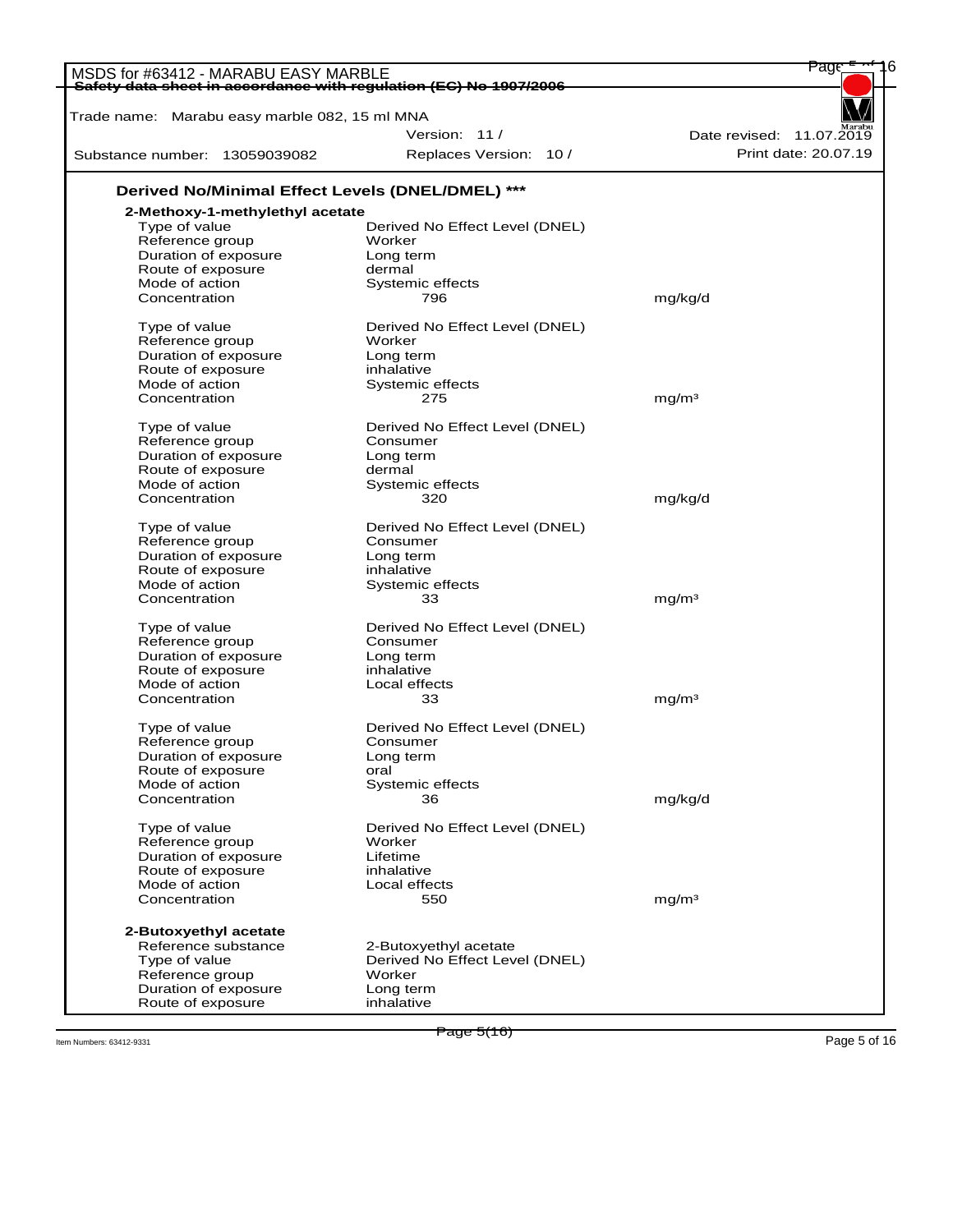| MSDS for #63412 - MARABU EASY MARBLE<br>Safety data sheet in accordance with regulation (EC) No 1907/2006 |                                | Page                     |
|-----------------------------------------------------------------------------------------------------------|--------------------------------|--------------------------|
| Trade name: Marabu easy marble 082, 15 ml MNA                                                             |                                |                          |
|                                                                                                           | Version: 11/                   | Date revised: 11.07.2019 |
|                                                                                                           | Replaces Version: 10 /         | Print date: 20.07.19     |
| Substance number: 13059039082                                                                             |                                |                          |
| Mode of action                                                                                            | Systemic effects               |                          |
| Concentration                                                                                             | 133                            | mg/m <sup>3</sup>        |
|                                                                                                           | 2-Butoxyethyl acetate          |                          |
| Type of value                                                                                             | Derived No Effect Level (DNEL) |                          |
| Reference group                                                                                           | Worker                         |                          |
| Duration of exposure                                                                                      | Short term                     |                          |
| Route of exposure                                                                                         | inhalative                     |                          |
| Mode of action<br>Concentration                                                                           | Local effects<br>333           | mg/m <sup>3</sup>        |
|                                                                                                           |                                |                          |
|                                                                                                           | 2-Butoxyethyl acetate          |                          |
| Type of value                                                                                             | Derived No Effect Level (DNEL) |                          |
| Reference group                                                                                           | Worker                         |                          |
| Duration of exposure                                                                                      | Long term                      |                          |
| Route of exposure<br>Mode of action                                                                       | dermal<br>Systemic effects     |                          |
| Concentration                                                                                             | 169                            | mg/kg/d                  |
|                                                                                                           |                                |                          |
|                                                                                                           | 2-Butoxyethyl acetate          |                          |
| Type of value                                                                                             | Derived No Effect Level (DNEL) |                          |
| Reference group                                                                                           | Worker                         |                          |
| Duration of exposure                                                                                      | Short term                     |                          |
| Route of exposure<br>Mode of action                                                                       | dermal                         |                          |
| Concentration                                                                                             | Systemic effects<br>120        | mg/kg/d                  |
|                                                                                                           |                                |                          |
|                                                                                                           | 2-Butoxyethyl acetate          |                          |
| Type of value                                                                                             | Derived No Effect Level (DNEL) |                          |
| Reference group                                                                                           | <b>General Population</b>      |                          |
| Duration of exposure                                                                                      | Long term                      |                          |
| Route of exposure                                                                                         | inhalative                     |                          |
| Mode of action                                                                                            | Systemic effects               |                          |
| Concentration                                                                                             | 80                             | mg/m <sup>3</sup>        |
|                                                                                                           | 2-Butoxyethyl acetate          |                          |
| Type of value                                                                                             | Derived No Effect Level (DNEL) |                          |
| Reference group                                                                                           | <b>General Population</b>      |                          |
| Duration of exposure                                                                                      | Short term                     |                          |
| Route of exposure                                                                                         | inhalative                     |                          |
| Mode of action                                                                                            | Local effects                  |                          |
| Concentration                                                                                             | 200                            | mg/m <sup>3</sup>        |
|                                                                                                           | 2-Butoxyethyl acetate          |                          |
| Type of value                                                                                             | Derived No Effect Level (DNEL) |                          |
| Reference group                                                                                           | <b>General Population</b>      |                          |
| Duration of exposure                                                                                      | Long term                      |                          |
| Route of exposure                                                                                         | dermal                         |                          |
| Mode of action                                                                                            | Systemic effects               |                          |
| Concentration                                                                                             | 102                            | mg/kg/d                  |
|                                                                                                           | 2-Butoxyethyl acetate          |                          |
| Type of value                                                                                             | Derived No Effect Level (DNEL) |                          |
| Reference group                                                                                           | <b>General Population</b>      |                          |
| Duration of exposure                                                                                      | Short term                     |                          |
| Route of exposure                                                                                         | dermal                         |                          |
| Mode of action                                                                                            | Systemic effects               |                          |
| Concentration                                                                                             | 72                             | mg/kg/d                  |

Item Numbers: 63412-9331 Page 6 of 16<br>Item Numbers: 63412-9331 Page 6 of 16

Page 6(16)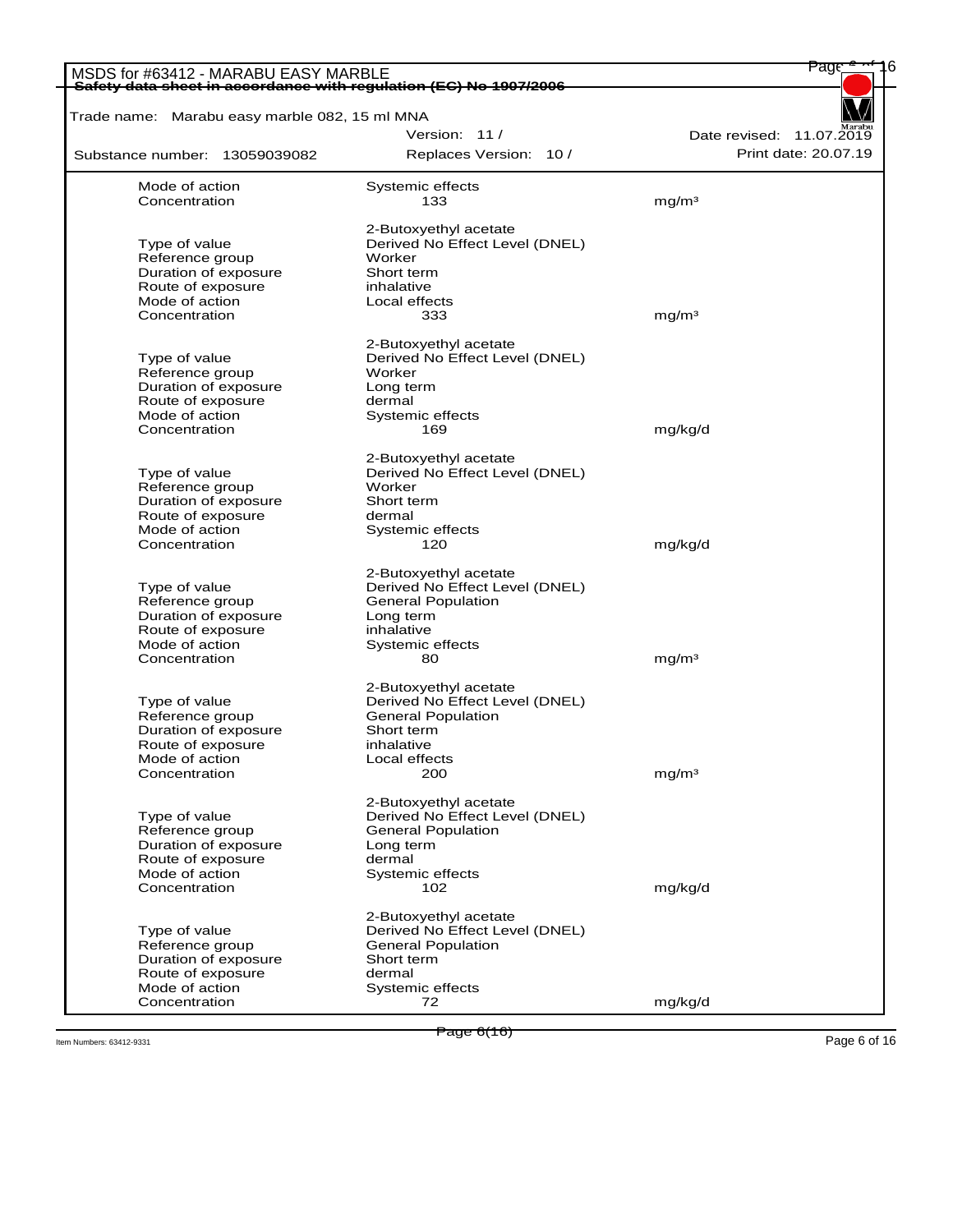| MSDS for #63412 - MARABU EASY MARBLE<br>Safety data sheet in accordance with regulation (EC) No 1907/2006 |                                | Page                     |
|-----------------------------------------------------------------------------------------------------------|--------------------------------|--------------------------|
| Trade name: Marabu easy marble 082, 15 ml MNA                                                             |                                |                          |
|                                                                                                           | Version: 11/                   | Date revised: 11.07.2019 |
| Substance number: 13059039082                                                                             | Replaces Version: 10 /         | Print date: 20.07.19     |
|                                                                                                           |                                |                          |
|                                                                                                           | 2-Butoxyethyl acetate          |                          |
| Type of value                                                                                             | Derived No Effect Level (DNEL) |                          |
| Reference group                                                                                           | <b>General Population</b>      |                          |
| Duration of exposure                                                                                      | Long term                      |                          |
| Route of exposure                                                                                         | oral                           |                          |
| Mode of action                                                                                            | Systemic effects               |                          |
| Concentration                                                                                             | 8,6                            | mg/kg/d                  |
|                                                                                                           | 2-Butoxyethyl acetate          |                          |
| Type of value                                                                                             | Derived No Effect Level (DNEL) |                          |
| Reference group                                                                                           | <b>General Population</b>      |                          |
| Duration of exposure                                                                                      | Short term                     |                          |
| Route of exposure                                                                                         | oral                           |                          |
| Mode of action                                                                                            | Systemic effects               |                          |
| Concentration                                                                                             | 36                             | mg/kg/d                  |
| 1-Methoxy-2-propanol                                                                                      |                                |                          |
| Type of value                                                                                             | Derived No Effect Level (DNEL) |                          |
| Reference group                                                                                           | Worker                         |                          |
| Duration of exposure                                                                                      | Acute                          |                          |
| Route of exposure                                                                                         | inhalative                     |                          |
| Mode of action                                                                                            | Local effects                  |                          |
| Concentration                                                                                             | 553,5                          | mg/m <sup>3</sup>        |
| Type of value                                                                                             | Derived No Effect Level (DNEL) |                          |
| Reference group                                                                                           | Worker                         |                          |
| Duration of exposure                                                                                      | Long term                      |                          |
| Route of exposure                                                                                         | dermal                         |                          |
| Mode of action                                                                                            | Systemic effects               |                          |
| Concentration                                                                                             | 50,6                           | mg/person/               |
|                                                                                                           |                                | d                        |
| Type of value                                                                                             | Derived No Effect Level (DNEL) |                          |
| Reference group                                                                                           | Worker                         |                          |
| Duration of exposure                                                                                      | Long term                      |                          |
| Route of exposure                                                                                         | inhalative                     |                          |
| Mode of action                                                                                            | Systemic effects               |                          |
| Concentration                                                                                             | 369                            | mg/m <sup>3</sup>        |
| Type of value                                                                                             | Derived No Effect Level (DNEL) |                          |
| Reference group                                                                                           | <b>General Population</b>      |                          |
| Duration of exposure                                                                                      | Long term                      |                          |
| Route of exposure                                                                                         | dermal                         |                          |
| Mode of action                                                                                            | Systemic effects               |                          |
| Concentration                                                                                             | 18,1                           | mg/kg                    |
| Type of value                                                                                             | Derived No Effect Level (DNEL) |                          |
| Reference group                                                                                           | <b>General Population</b>      |                          |
| Duration of exposure                                                                                      | Long term                      |                          |
| Route of exposure                                                                                         | inhalative                     |                          |
| Mode of action<br>Concentration                                                                           | Systemic effects<br>43,9       | mg/m <sup>3</sup>        |
|                                                                                                           |                                |                          |
| Type of value                                                                                             | Derived No Effect Level (DNEL) |                          |
| Reference group                                                                                           | <b>General Population</b>      |                          |
| Duration of exposure                                                                                      | Long term                      |                          |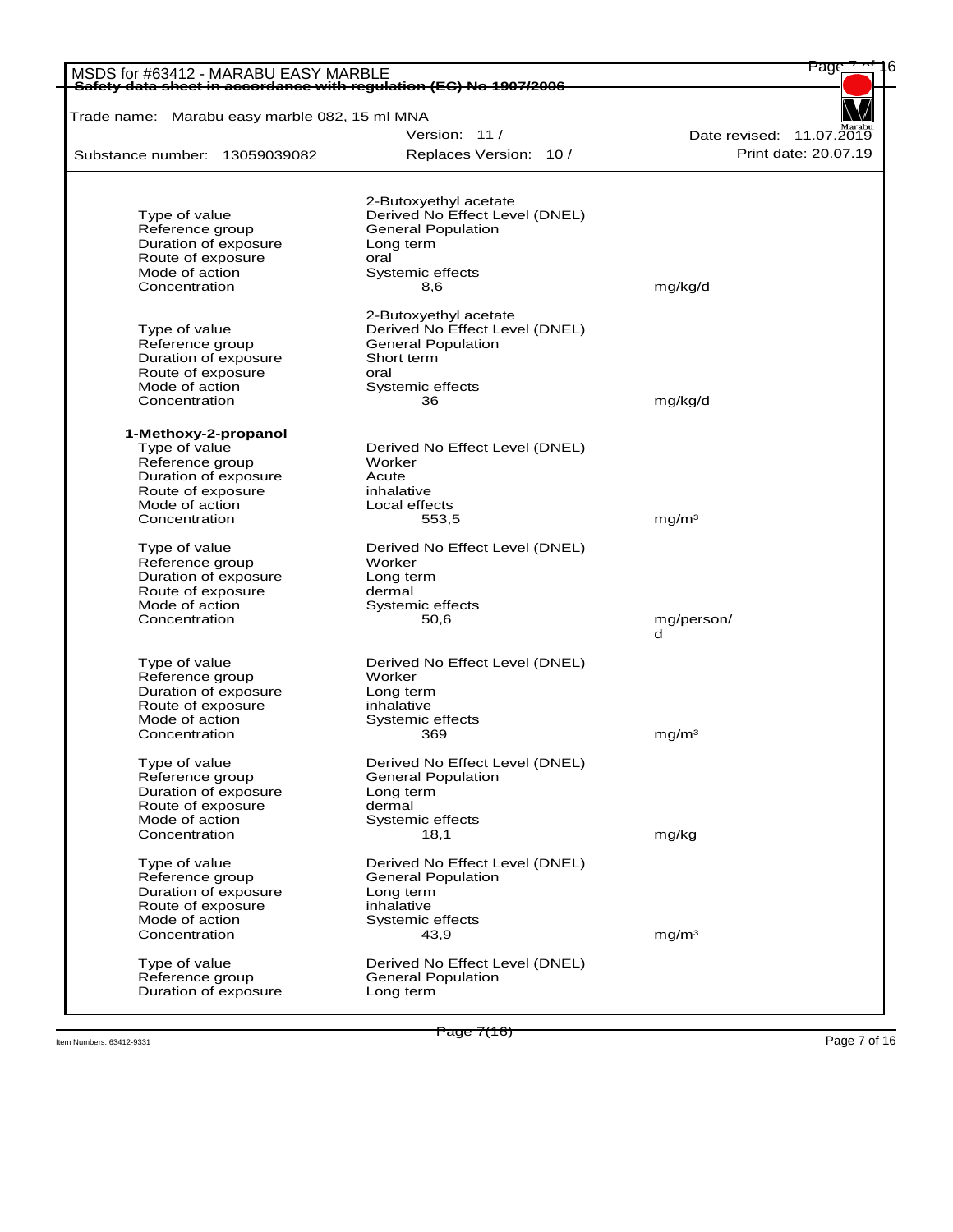| MSDS for #63412 - MARABU EASY MARBLE                              |                                                                      | Page                     |
|-------------------------------------------------------------------|----------------------------------------------------------------------|--------------------------|
| Safety data sheet in accordance with regulation (EC) No 1907/2006 |                                                                      |                          |
| Trade name: Marabu easy marble 082, 15 ml MNA                     |                                                                      |                          |
|                                                                   | Version: 11/                                                         | Date revised: 11.07.2019 |
| Substance number: 13059039082                                     | Replaces Version: 10 /                                               | Print date: 20.07.19     |
|                                                                   |                                                                      |                          |
| Route of exposure                                                 | oral                                                                 |                          |
| Mode of action                                                    | Systemic effects                                                     |                          |
| Concentration                                                     | 3,3                                                                  | mg/kg/d                  |
|                                                                   | Hydrocarbons, C9-C11, n-alkanes, isoalkanes, cyclics, < 2% aromatics |                          |
| Type of value                                                     | Derived No Effect Level (DNEL)                                       |                          |
| Reference group                                                   | Worker                                                               |                          |
| Duration of exposure                                              | Long term                                                            |                          |
| Route of exposure                                                 | dermal                                                               |                          |
| Mode of action                                                    | Systemic effects                                                     |                          |
| Concentration                                                     | 300                                                                  | mg/kg                    |
|                                                                   |                                                                      |                          |
| Type of value                                                     | Derived No Effect Level (DNEL)                                       |                          |
| Reference group                                                   | Consumer                                                             |                          |
| Duration of exposure                                              | Long term                                                            |                          |
| Route of exposure                                                 | oral                                                                 |                          |
| Mode of action                                                    | Systemic effects                                                     |                          |
| Concentration                                                     | 300                                                                  | mg/kg                    |
|                                                                   |                                                                      |                          |
| Type of value                                                     | Derived No Effect Level (DNEL)                                       |                          |
| Reference group                                                   | Consumer                                                             |                          |
| Duration of exposure                                              | Long term                                                            |                          |
| Route of exposure                                                 | dermal                                                               |                          |
| Mode of action                                                    | Systemic effects                                                     |                          |
| Concentration                                                     | 300                                                                  | mg/kg                    |
| Type of value                                                     | Derived No Effect Level (DNEL)                                       |                          |
| Reference group                                                   | Consumer                                                             |                          |
| Duration of exposure                                              | Long term                                                            |                          |
| Route of exposure                                                 | inhalative                                                           |                          |
| Mode of action                                                    | Systemic effects                                                     |                          |
| Concentration                                                     | 900                                                                  | mg/m <sup>3</sup>        |
|                                                                   |                                                                      |                          |
| Type of value                                                     | Derived No Effect Level (DNEL)                                       |                          |
| Reference group                                                   | Worker                                                               |                          |
| Duration of exposure                                              | Long term                                                            |                          |
| Route of exposure                                                 | inhalative                                                           |                          |
| Mode of action                                                    | Systemic effects                                                     |                          |
| Concentration                                                     | 1500                                                                 | mg/m <sup>3</sup>        |
|                                                                   |                                                                      |                          |
| <b>Predicted No Effect Concentration (PNEC)</b>                   |                                                                      |                          |
| 2-Methoxy-1-methylethyl acetate                                   |                                                                      |                          |
| Reference substance                                               | 2-Methoxy-1-methylethyl acetate                                      |                          |
| Type of value                                                     | <b>PNEC</b>                                                          |                          |
| Type                                                              | Freshwater                                                           |                          |
| Concentration                                                     | 0,635                                                                | mg/l                     |
| Type of value                                                     | PNEC                                                                 |                          |
| Type                                                              | Freshwater sediment                                                  |                          |
| Concentration                                                     | 3,29                                                                 | mg/kg                    |
|                                                                   |                                                                      |                          |
| Type of value                                                     | <b>PNEC</b>                                                          |                          |
| Type                                                              | Soil                                                                 |                          |
| Concentration                                                     | 0,29                                                                 | mg/kg                    |
| Source                                                            | Literature value                                                     |                          |
|                                                                   |                                                                      |                          |
| Type of value                                                     | <b>PNEC</b>                                                          |                          |

Item Numbers: 63412-9331 Page 8 of 16

Page 8(16)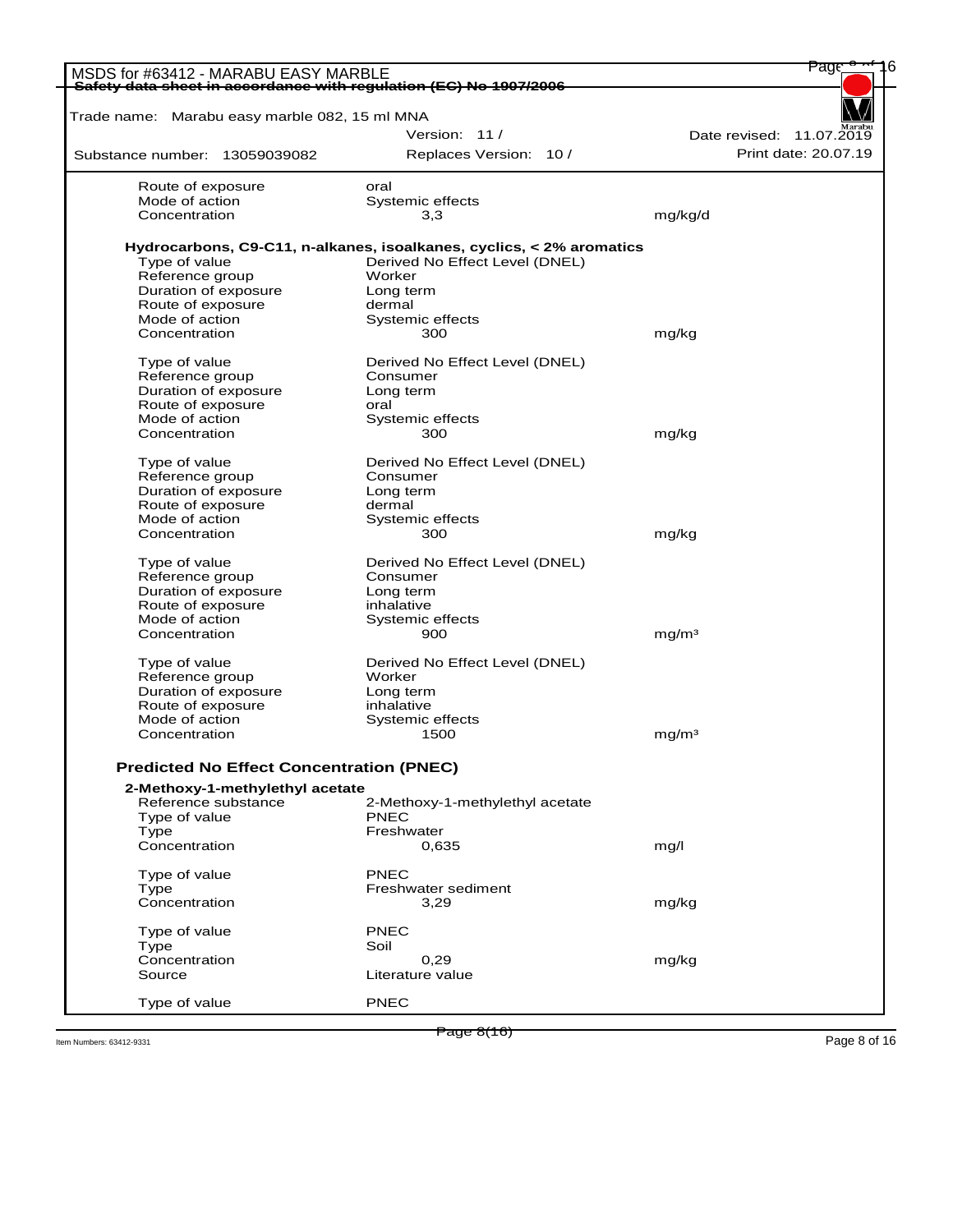| MSDS for #63412 - MARABU EASY MARBLE<br>Safety data sheet in accordance with regulation (EC) No 1907/2006 |                              | <u>Page</u>              |
|-----------------------------------------------------------------------------------------------------------|------------------------------|--------------------------|
| Trade name: Marabu easy marble 082, 15 ml MNA                                                             |                              |                          |
|                                                                                                           | Version: 11/                 | Date revised: 11.07.2019 |
| Substance number: 13059039082                                                                             | Replaces Version: 10 /       | Print date: 20.07.19     |
| Type                                                                                                      | Sewage treatment plant (STP) |                          |
| Concentration                                                                                             | 100                          | mg/l                     |
| Source                                                                                                    | Literature value             |                          |
| Type of value                                                                                             | <b>PNEC</b>                  |                          |
| Type                                                                                                      | Marine sediment              |                          |
| Concentration                                                                                             | 0,329                        | mg/kg                    |
| Source                                                                                                    | Literature value             |                          |
| Type of value                                                                                             | PNEC                         |                          |
| Type                                                                                                      | Saltwater                    |                          |
| Concentration                                                                                             | 0,0635                       | mg/l                     |
| 2-Butoxyethyl acetate                                                                                     |                              |                          |
| Reference substance                                                                                       | 2-Butoxyethyl acetate        |                          |
| Type of value                                                                                             | PNEC                         |                          |
| Type                                                                                                      | Water                        |                          |
| Concentration                                                                                             | 0,304                        | mg/l                     |
| Source                                                                                                    | Literature value             |                          |
|                                                                                                           | 2-Butoxyethyl acetate        |                          |
| Type of value                                                                                             | PNEC                         |                          |
| Type                                                                                                      | Aquatic                      |                          |
| Concentration                                                                                             | 0,0304                       | g/l                      |
| Source                                                                                                    | Literature value             |                          |
|                                                                                                           | 2-Butoxyethyl acetate        |                          |
| Type of value                                                                                             | PNEC                         |                          |
| Type                                                                                                      | Sediment                     |                          |
| Concentration                                                                                             | 2,03                         | mg/kg                    |
| Source                                                                                                    | Literature value             |                          |
|                                                                                                           | 2-Butoxyethyl acetate        |                          |
| Type of value                                                                                             | PNEC                         |                          |
| Type                                                                                                      | Marine sediment              |                          |
| Concentration                                                                                             | 0,203                        | mg/kg                    |
| Source                                                                                                    | Literature value             |                          |
|                                                                                                           | 2-Butoxyethyl acetate        |                          |
| Type of value                                                                                             | <b>PNEC</b>                  |                          |
| Type                                                                                                      | Soil                         |                          |
| Concentration                                                                                             | 0,68                         | mg/kg                    |
| Source                                                                                                    | Literature value             |                          |
| 1-Methoxy-2-propanol                                                                                      |                              |                          |
| Type of value                                                                                             | PNEC                         |                          |
| Type                                                                                                      | Freshwater                   |                          |
| Concentration                                                                                             | 10                           | mg/l                     |
| Type of value                                                                                             | <b>PNEC</b>                  |                          |
| <b>Type</b>                                                                                               | Water                        |                          |
| Concentration                                                                                             | 41,6                         | mg/kg                    |
| Type of value                                                                                             | <b>PNEC</b>                  |                          |
| Type                                                                                                      | Sediment                     |                          |
| Concentration                                                                                             | 41,6                         | mg/kg                    |
|                                                                                                           |                              |                          |

Item Numbers: 63412-9331 Page 9 of 16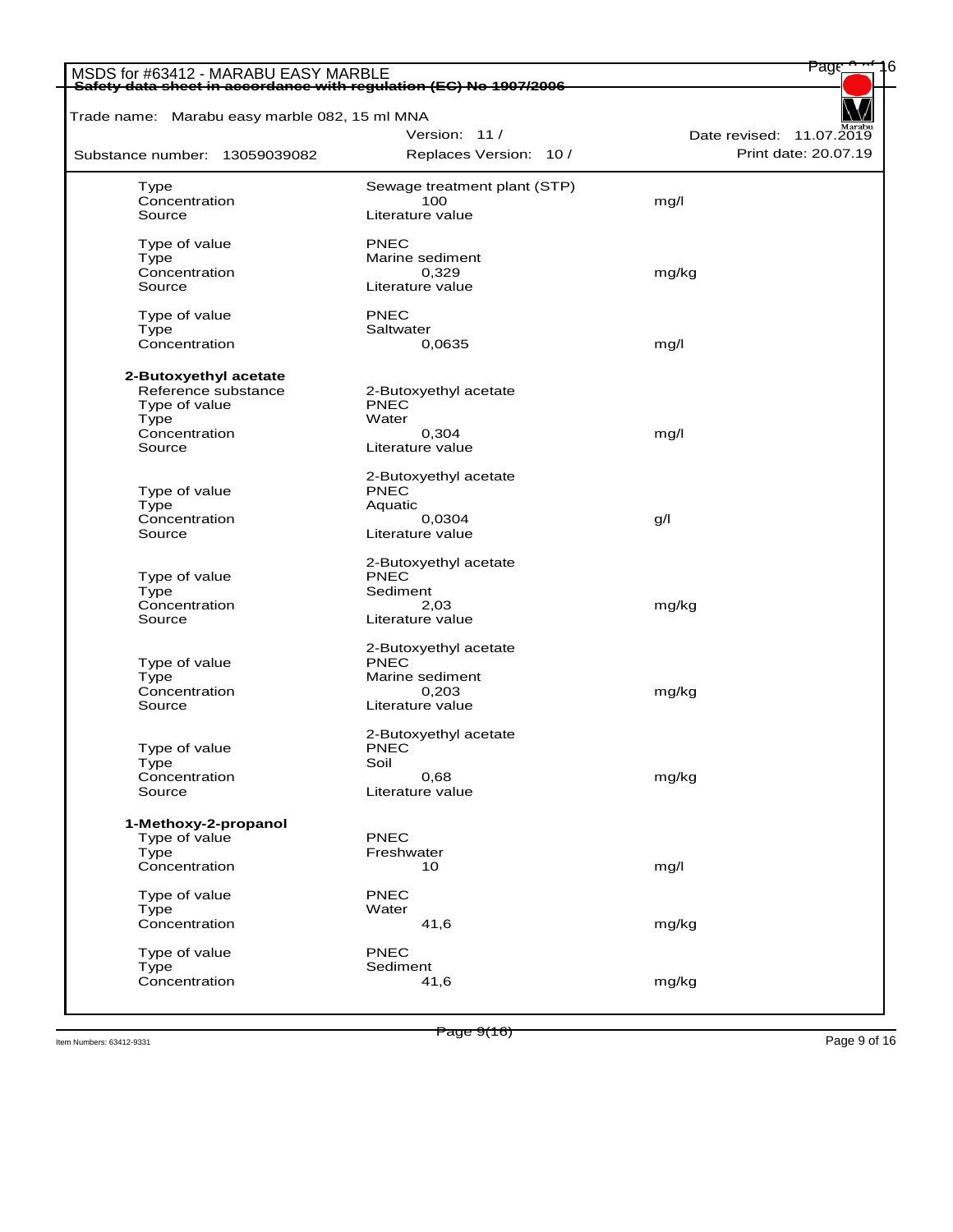| MSDS for #63412 - MARABU EASY MARBLE                              |                    |                                                                             | Page                                                                                                       |
|-------------------------------------------------------------------|--------------------|-----------------------------------------------------------------------------|------------------------------------------------------------------------------------------------------------|
| Safety data sheet in accordance with regulation (EC) No 1907/2006 |                    |                                                                             |                                                                                                            |
| Trade name: Marabu easy marble 082, 15 ml MNA                     |                    |                                                                             |                                                                                                            |
|                                                                   |                    | Version: 11/                                                                | Date revised: 11.07.2019                                                                                   |
| Substance number: 13059039082                                     |                    | Replaces Version: 10 /                                                      | Print date: 20.07.19                                                                                       |
|                                                                   |                    |                                                                             |                                                                                                            |
| Type of value                                                     | PNEC               |                                                                             |                                                                                                            |
| Type                                                              |                    | Marine sediment                                                             |                                                                                                            |
| Concentration                                                     |                    | 4,17                                                                        | mg/kg                                                                                                      |
| Type of value                                                     | <b>PNEC</b>        |                                                                             |                                                                                                            |
| Type                                                              | Soil               |                                                                             |                                                                                                            |
| Concentration                                                     |                    | 2,47                                                                        | mg/kg                                                                                                      |
| Type of value                                                     | <b>PNEC</b>        |                                                                             |                                                                                                            |
| Type                                                              |                    | Sewage treatment plant (STP)                                                |                                                                                                            |
| Concentration                                                     |                    | 100                                                                         | mg/l                                                                                                       |
|                                                                   |                    |                                                                             |                                                                                                            |
| 8.2. Exposure controls                                            |                    |                                                                             |                                                                                                            |
| <b>Exposure controls</b>                                          |                    |                                                                             |                                                                                                            |
|                                                                   |                    |                                                                             | Provide adequate ventilation. Where reasonably practicable this should be achieved by the use of local     |
|                                                                   |                    |                                                                             | exhaust ventilation and good general extraction. If these are not sufficient to maintain concentrations of |
|                                                                   |                    |                                                                             | particulates and solvent vapour below the OEL, suitable respiratory protection must be worn.               |
| <b>Respiratory protection</b>                                     |                    |                                                                             |                                                                                                            |
|                                                                   |                    |                                                                             | If workers are exposed to concentrations above the exposure limit they must use appropriate, certified     |
| respirators. Full mask, filter A                                  |                    |                                                                             |                                                                                                            |
| <b>Hand protection</b>                                            |                    |                                                                             |                                                                                                            |
| individual or combination of chemicals.                           |                    |                                                                             | There is no one glove material or combination of materials that will give unlimited resistance to any      |
|                                                                   |                    |                                                                             | For prolonged or repeated handling nitrile rubber gloves with textile undergloves are required.            |
| <b>Material thickness</b>                                         | 0,5<br>$\geq$      | mm                                                                          |                                                                                                            |
| Breakthrough time                                                 | 30<br>$\,<\,$      | min                                                                         |                                                                                                            |
|                                                                   |                    | The breakthrough time must be greater than the end use time of the product. |                                                                                                            |
| replacement must be followed.                                     |                    |                                                                             | The instructions and information provided by the glove manufacturer on use, storage, maintenance and       |
|                                                                   |                    |                                                                             | Gloves should be replaced regularly and if there is any sign of damage to the glove material.              |
|                                                                   |                    |                                                                             | Always ensure that gloves are free from defects and that they are stored and used correctly.               |
|                                                                   |                    |                                                                             | The performance or effectiveness of the glove may be reduced by physical/ chemical damage and poor         |
| maintenance.                                                      |                    |                                                                             |                                                                                                            |
| once exposure has occurred.                                       |                    |                                                                             | Barrier creams may help to protect the exposed areas of the skin, they should however not be applied       |
|                                                                   |                    |                                                                             |                                                                                                            |
| <b>Eye protection</b>                                             |                    | Use safety eyewear designed to protect against splash of liquids.           |                                                                                                            |
|                                                                   |                    |                                                                             |                                                                                                            |
| <b>Body protection</b>                                            |                    | Cotton or cotton/synthetic overalls or coveralls are normally suitable.     |                                                                                                            |
|                                                                   |                    |                                                                             |                                                                                                            |
| <b>SECTION 9: Physical and chemical properties</b>                |                    |                                                                             |                                                                                                            |
|                                                                   |                    |                                                                             |                                                                                                            |
| 9.1. Information on basic physical and chemical properties        |                    |                                                                             |                                                                                                            |
| Form<br>Colour                                                    | liquid<br>coloured |                                                                             |                                                                                                            |
| Odour                                                             | solvent-like       |                                                                             |                                                                                                            |
| <b>Odour threshold</b>                                            |                    |                                                                             |                                                                                                            |
| Remarks                                                           |                    | No data available                                                           |                                                                                                            |
|                                                                   |                    |                                                                             |                                                                                                            |
| pH value                                                          |                    |                                                                             |                                                                                                            |
| Remarks                                                           |                    | Not applicable                                                              |                                                                                                            |
| <b>Melting point</b>                                              |                    |                                                                             |                                                                                                            |
| Remarks                                                           |                    | not determined                                                              |                                                                                                            |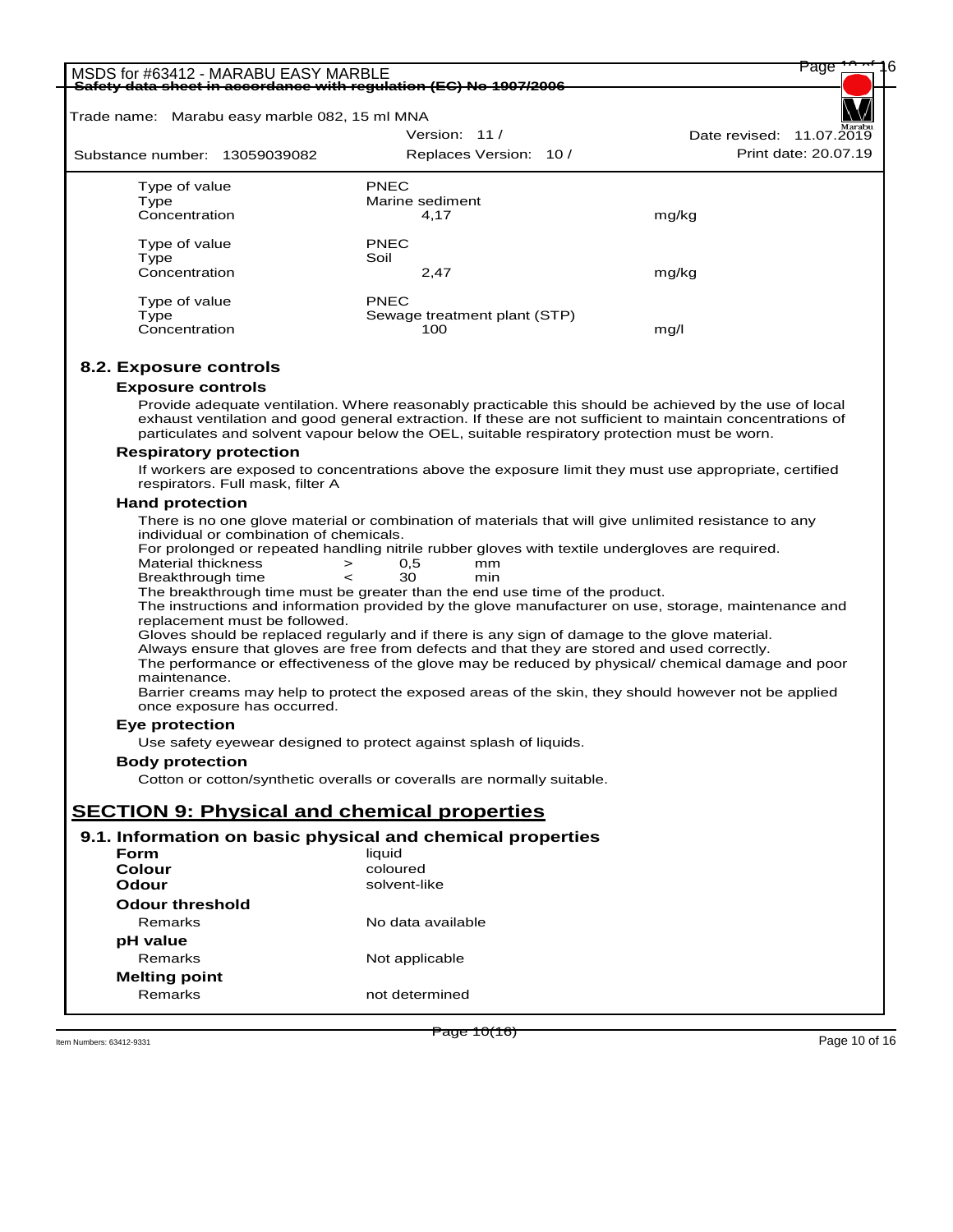| MSDS for #63412 - MARABU EASY MARBLE<br>Safety data sheet in accordance with regulation (EC) No 1907/2006 |                        |          |    |                   | Page                     |
|-----------------------------------------------------------------------------------------------------------|------------------------|----------|----|-------------------|--------------------------|
|                                                                                                           |                        |          |    |                   |                          |
| Trade name: Marabu easy marble 082, 15 ml MNA                                                             | Version: 11/           |          |    |                   | Date revised: 11.07.2019 |
| Substance number: 13059039082                                                                             | Replaces Version: 10 / |          |    |                   | Print date: 20.07.19     |
|                                                                                                           |                        |          |    |                   |                          |
| <b>Freezing point</b>                                                                                     |                        |          |    |                   |                          |
| Remarks                                                                                                   | not determined         |          |    |                   |                          |
| Initial boiling point and boiling range<br>Value                                                          | 120<br>appr.           |          |    | $^{\circ}C$       |                          |
| Pressure                                                                                                  | 1.013                  | hPa      |    |                   |                          |
| Source                                                                                                    | Literature value       |          |    |                   |                          |
| <b>Flash point</b>                                                                                        |                        |          |    |                   |                          |
| Value                                                                                                     | 30                     |          |    | °C                |                          |
| Method                                                                                                    | ASTM D 6450 (CCCFP)    |          |    |                   |                          |
| Evaporation rate (ether $= 1$ ) :<br>Remarks                                                              | not determined         |          |    |                   |                          |
| <b>Flammability (solid, gas)</b>                                                                          |                        |          |    |                   |                          |
| Not applicable                                                                                            |                        |          |    |                   |                          |
| Upper/lower flammability or explosive limits                                                              |                        |          |    |                   |                          |
| Lower explosion limit                                                                                     | appr.<br>0,7           |          |    | %(V)              |                          |
| Upper explosion limit                                                                                     | 13,7<br>appr.          |          |    | %(V)              |                          |
| Source                                                                                                    | Literature value       |          |    |                   |                          |
| Vapour pressure                                                                                           |                        |          |    |                   |                          |
| Value<br>Temperature                                                                                      | 8<br>20                | °C       |    | hPa               |                          |
| Method                                                                                                    | calculated             |          |    |                   |                          |
| <b>Vapour density</b>                                                                                     |                        |          |    |                   |                          |
| Remarks                                                                                                   | not determined         |          |    |                   |                          |
| <b>Density</b>                                                                                            |                        |          |    |                   |                          |
| Value                                                                                                     | 1,060                  |          |    | q/cm <sup>3</sup> |                          |
| Temperature                                                                                               | 20                     | °C       |    |                   |                          |
| Method                                                                                                    | <b>DIN EN ISO 2811</b> |          |    |                   |                          |
| Solubility in water<br>Remarks                                                                            | partially miscible     |          |    |                   |                          |
| Partition coefficient: n-octanol/water                                                                    |                        |          |    |                   |                          |
| Remarks                                                                                                   | Not applicable         |          |    |                   |                          |
| Ignition temperature                                                                                      |                        |          |    |                   |                          |
| Value                                                                                                     | 200<br>appr.           |          |    | °C                |                          |
| Source                                                                                                    | Literature value       |          |    |                   |                          |
| <b>Viscosity</b>                                                                                          |                        |          |    |                   |                          |
| dynamic                                                                                                   |                        |          |    |                   |                          |
| Value                                                                                                     | 30                     | to       | 50 | mPa.s             |                          |
| Temperature                                                                                               | 40                     | °C       |    |                   |                          |
| <b>Efflux time</b>                                                                                        |                        |          |    |                   |                          |
| Value<br>Temperature                                                                                      | 25<br>20               | to<br>°C | 70 | ${\bf s}$         |                          |
| Method                                                                                                    | DIN 53211 4 mm         |          |    |                   |                          |
| <b>Explosive properties</b>                                                                               |                        |          |    |                   |                          |
| evaluation                                                                                                | no                     |          |    |                   |                          |
| <b>Oxidising properties</b>                                                                               |                        |          |    |                   |                          |
| evaluation                                                                                                | None known             |          |    |                   |                          |
| 9.2. Other information                                                                                    |                        |          |    |                   |                          |
| <b>Other information</b>                                                                                  |                        |          |    |                   |                          |
|                                                                                                           |                        |          |    |                   |                          |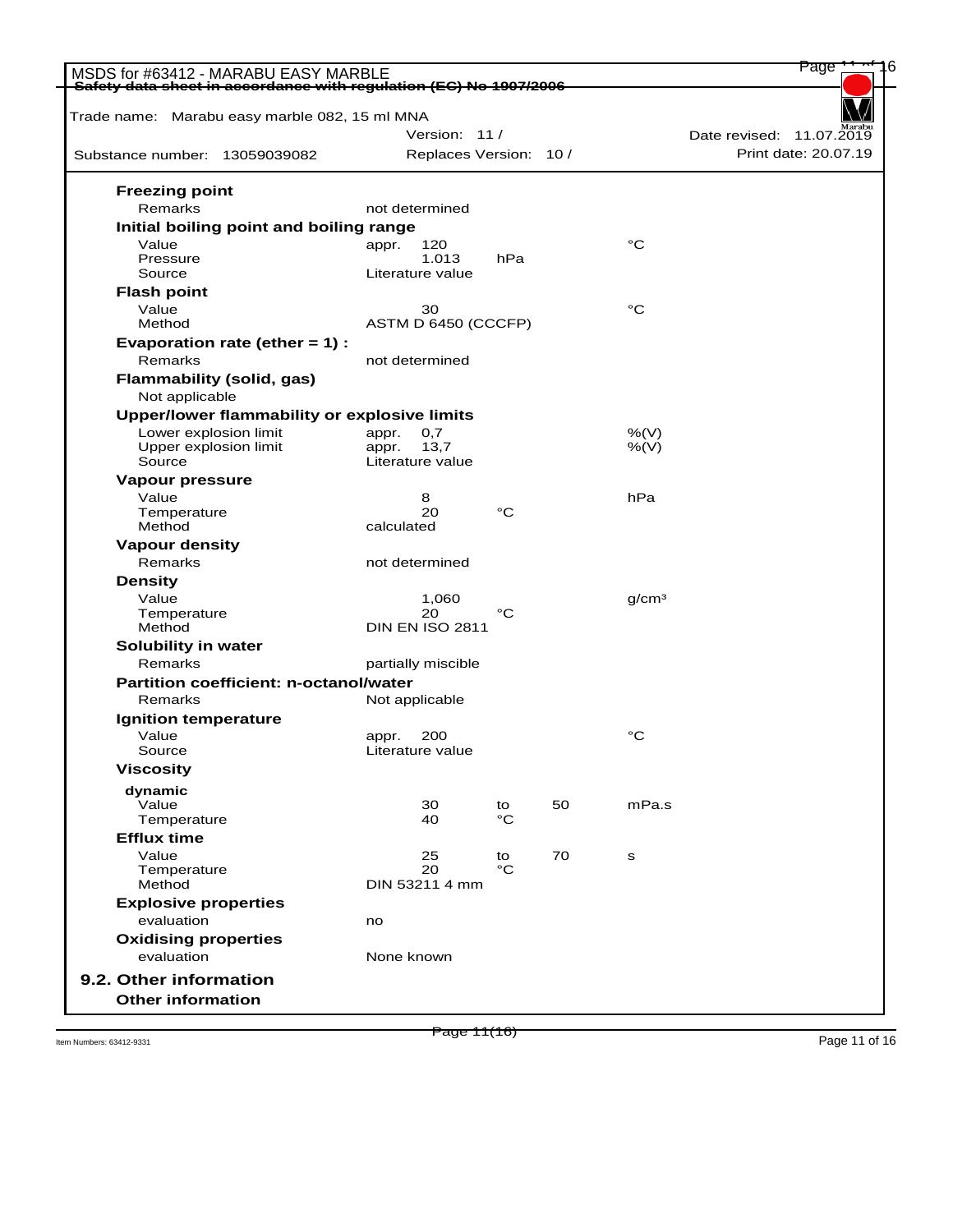| MSDS for #63412 - MARABU EASY MARBLE<br>Safety data sheet in accordance with regulation (EC) No 1907/2006                                                             |                                                                   |       | Page                                                                                                   |
|-----------------------------------------------------------------------------------------------------------------------------------------------------------------------|-------------------------------------------------------------------|-------|--------------------------------------------------------------------------------------------------------|
|                                                                                                                                                                       |                                                                   |       |                                                                                                        |
| Trade name: Marabu easy marble 082, 15 ml MNA                                                                                                                         |                                                                   |       |                                                                                                        |
|                                                                                                                                                                       | Version: 11 /                                                     |       | Date revised: 11.07.2019<br>Print date: 20.07.19                                                       |
| Substance number: 13059039082                                                                                                                                         | Replaces Version: 10 /                                            |       |                                                                                                        |
|                                                                                                                                                                       |                                                                   |       | The physical specifications are approximate values and refer to the used safety relevant component(s). |
| <b>SECTION 10: Stability and reactivity</b>                                                                                                                           |                                                                   |       |                                                                                                        |
| 10.1. Reactivity<br>No hazardous reactions when stored and handled according to prescribed instructions.                                                              |                                                                   |       |                                                                                                        |
| 10.2. Chemical stability<br>Stable under recommended storage and handling conditions (see section 7).                                                                 |                                                                   |       |                                                                                                        |
| 10.3. Possibility of hazardous reactions<br>Keep away from oxidising agents, strongly alkaline and strongly acid materials in order to avoid<br>exothermic reactions. |                                                                   |       |                                                                                                        |
| 10.4. Conditions to avoid<br>When exposed to high temperatures may produce hazardous decomposition products.                                                          |                                                                   |       |                                                                                                        |
| 10.5. Incompatible materials<br>No hazardous reactions when stored and handled according to prescribed instructions.                                                  |                                                                   |       |                                                                                                        |
| 10.6. Hazardous decomposition products<br>See chapter 5.2 (Firefighting measures - Special hazards arising from the substance or mixture).                            |                                                                   |       |                                                                                                        |
| <b>SECTION 11: Toxicological information</b>                                                                                                                          |                                                                   |       |                                                                                                        |
|                                                                                                                                                                       |                                                                   |       |                                                                                                        |
| 11.1. Information on toxicological effects                                                                                                                            |                                                                   |       |                                                                                                        |
| <b>Acute oral toxicity (Components)</b>                                                                                                                               |                                                                   |       |                                                                                                        |
| 1-Methoxy-2-propanol<br><b>Species</b><br><b>LD50</b>                                                                                                                 | rat<br>5200                                                       | mg/kg |                                                                                                        |
| <b>Acute dermal toxicity (Components)</b>                                                                                                                             |                                                                   |       |                                                                                                        |
|                                                                                                                                                                       |                                                                   |       |                                                                                                        |
| 1-Methoxy-2-propanol                                                                                                                                                  | rabbit                                                            |       |                                                                                                        |
| <b>Species</b><br><b>LD50</b>                                                                                                                                         | 14000                                                             | mg/kg |                                                                                                        |
| <b>Acute inhalational toxicity</b>                                                                                                                                    |                                                                   |       |                                                                                                        |
| Remarks                                                                                                                                                               | Based on available data, the classification criteria are not met. |       |                                                                                                        |
| <b>Skin corrosion/irritation</b>                                                                                                                                      |                                                                   |       |                                                                                                        |
| Remarks                                                                                                                                                               | Based on available data, the classification criteria are not met. |       |                                                                                                        |
| Serious eye damage/irritation                                                                                                                                         |                                                                   |       |                                                                                                        |
| Remarks                                                                                                                                                               | Based on available data, the classification criteria are not met. |       |                                                                                                        |
| <b>Sensitization</b>                                                                                                                                                  |                                                                   |       |                                                                                                        |
| Remarks                                                                                                                                                               | Based on available data, the classification criteria are not met. |       |                                                                                                        |
| <b>Mutagenicity</b>                                                                                                                                                   |                                                                   |       |                                                                                                        |
| Remarks                                                                                                                                                               | Based on available data, the classification criteria are not met. |       |                                                                                                        |
| <b>Reproductive toxicity</b>                                                                                                                                          |                                                                   |       |                                                                                                        |
| Remarks                                                                                                                                                               | Based on available data, the classification criteria are not met. |       |                                                                                                        |
| Carcinogenicity                                                                                                                                                       |                                                                   |       |                                                                                                        |
| Remarks                                                                                                                                                               |                                                                   |       |                                                                                                        |
| <b>Specific Target Organ Toxicity (STOT)</b>                                                                                                                          | Based on available data, the classification criteria are not met. |       |                                                                                                        |
|                                                                                                                                                                       |                                                                   |       |                                                                                                        |
| <b>Single exposure</b>                                                                                                                                                | The classification criteria are met.                              |       |                                                                                                        |
| Remarks<br>evaluation                                                                                                                                                 | May cause drowsiness or dizziness.                                |       |                                                                                                        |
|                                                                                                                                                                       |                                                                   |       |                                                                                                        |

Item Numbers: 63412-9331 Page 12 (10)<br>Item Numbers: 63412-9331 Page 12 of 16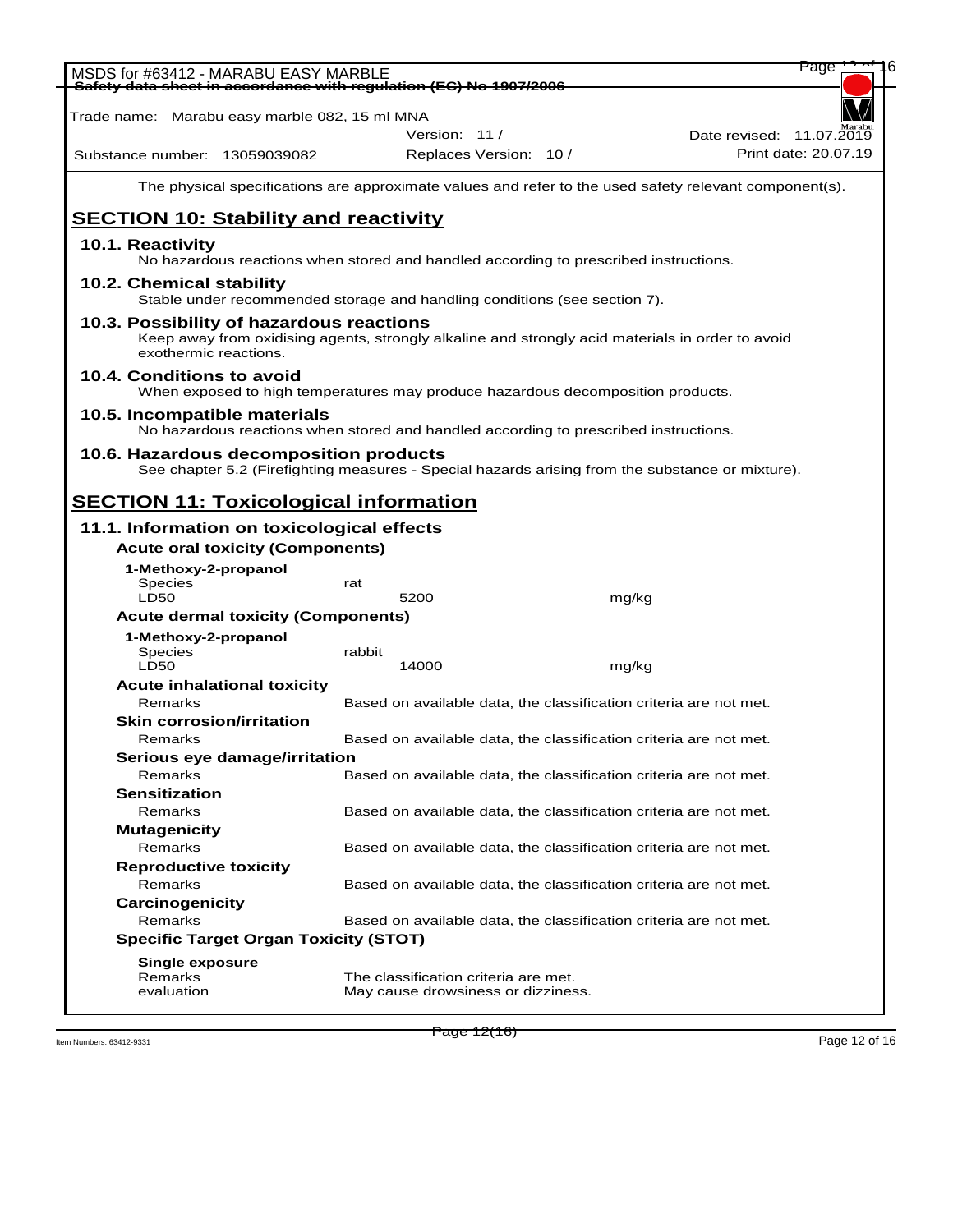| <del>Safety data sheet in accordance with regulation (EC) No 1907/2006</del> |                                                                                                                                             | MSDS for #63412 - MARABU EASY MARBLE |                              |                        |      | Page                                                                                                                                                                                                                                                                                                                                                                                                                                                                                                                                                                                                                                                                                                                                                                                                                                                   |
|------------------------------------------------------------------------------|---------------------------------------------------------------------------------------------------------------------------------------------|--------------------------------------|------------------------------|------------------------|------|--------------------------------------------------------------------------------------------------------------------------------------------------------------------------------------------------------------------------------------------------------------------------------------------------------------------------------------------------------------------------------------------------------------------------------------------------------------------------------------------------------------------------------------------------------------------------------------------------------------------------------------------------------------------------------------------------------------------------------------------------------------------------------------------------------------------------------------------------------|
|                                                                              |                                                                                                                                             |                                      |                              |                        |      |                                                                                                                                                                                                                                                                                                                                                                                                                                                                                                                                                                                                                                                                                                                                                                                                                                                        |
| Trade name: Marabu easy marble 082, 15 ml MNA                                |                                                                                                                                             |                                      |                              |                        |      |                                                                                                                                                                                                                                                                                                                                                                                                                                                                                                                                                                                                                                                                                                                                                                                                                                                        |
|                                                                              |                                                                                                                                             |                                      | Version: 11 /                |                        |      | Date revised: 11.07.2019                                                                                                                                                                                                                                                                                                                                                                                                                                                                                                                                                                                                                                                                                                                                                                                                                               |
| Substance number: 13059039082                                                |                                                                                                                                             |                                      |                              | Replaces Version: 10 / |      | Print date: 20.07.19                                                                                                                                                                                                                                                                                                                                                                                                                                                                                                                                                                                                                                                                                                                                                                                                                                   |
| <b>Repeated exposure</b>                                                     |                                                                                                                                             |                                      |                              |                        |      |                                                                                                                                                                                                                                                                                                                                                                                                                                                                                                                                                                                                                                                                                                                                                                                                                                                        |
| Remarks                                                                      |                                                                                                                                             |                                      |                              |                        |      | Based on available data, the classification criteria are not met.                                                                                                                                                                                                                                                                                                                                                                                                                                                                                                                                                                                                                                                                                                                                                                                      |
| <b>Aspiration hazard</b>                                                     |                                                                                                                                             |                                      |                              |                        |      |                                                                                                                                                                                                                                                                                                                                                                                                                                                                                                                                                                                                                                                                                                                                                                                                                                                        |
|                                                                              | Based on available data, the classification criteria are not met.                                                                           |                                      |                              |                        |      |                                                                                                                                                                                                                                                                                                                                                                                                                                                                                                                                                                                                                                                                                                                                                                                                                                                        |
| <b>Experience in practice</b>                                                |                                                                                                                                             |                                      |                              |                        |      |                                                                                                                                                                                                                                                                                                                                                                                                                                                                                                                                                                                                                                                                                                                                                                                                                                                        |
| <b>Other information</b>                                                     | long-term exposure by oral, inhalation and dermal routes of exposure and eye contact.<br>There are no data available on the mixture itself. |                                      |                              |                        |      | limit may result in adverse health effects such as mucous membrane and respiratory system irritation<br>and adverse effects on kidney, liver and central nervous system. Symptoms and signs include headache,<br>dizziness, fatigue, muscular weakness, drowsiness and in extreme cases, loss of consciousness.<br>Solvents may cause some of the above effects by absorption through the skin. Repeated or prolonged<br>contact with the mixture may cause removal of natural fat from the skin resulting in non-allergic contact<br>dermatitis and absorption through the skin. The liquid splashed in the eyes may cause irritation and<br>reversible damage. Ingestion may cause nausea, diarrhoea and vomiting. This takes into account, where<br>known, delayed and immediate effects and also chronic effects of components from short-term and |
| 1272/2008.                                                                   |                                                                                                                                             |                                      |                              |                        |      | The mixture has been assessed following the additivity method of the GHS/CLP Regulation (EC) No                                                                                                                                                                                                                                                                                                                                                                                                                                                                                                                                                                                                                                                                                                                                                        |
| <b>SECTION 12: Ecological information</b>                                    |                                                                                                                                             |                                      |                              |                        |      |                                                                                                                                                                                                                                                                                                                                                                                                                                                                                                                                                                                                                                                                                                                                                                                                                                                        |
|                                                                              |                                                                                                                                             |                                      |                              |                        |      |                                                                                                                                                                                                                                                                                                                                                                                                                                                                                                                                                                                                                                                                                                                                                                                                                                                        |
| 12.1. Toxicity                                                               |                                                                                                                                             |                                      |                              |                        |      |                                                                                                                                                                                                                                                                                                                                                                                                                                                                                                                                                                                                                                                                                                                                                                                                                                                        |
| <b>General information</b>                                                   | and is not classified as dangerous for the environment.                                                                                     |                                      |                              |                        |      | There are no data available on the mixture itself. Do not allow to enter drains or water courses. The<br>mixture has been assessed following the summation method of the CLP Regulation (EC) No 1272/2008                                                                                                                                                                                                                                                                                                                                                                                                                                                                                                                                                                                                                                              |
| <b>Fish toxicity (Components)</b>                                            |                                                                                                                                             |                                      |                              |                        |      |                                                                                                                                                                                                                                                                                                                                                                                                                                                                                                                                                                                                                                                                                                                                                                                                                                                        |
| 1-Methoxy-2-propanol                                                         |                                                                                                                                             |                                      |                              |                        |      |                                                                                                                                                                                                                                                                                                                                                                                                                                                                                                                                                                                                                                                                                                                                                                                                                                                        |
| <b>Species</b>                                                               |                                                                                                                                             |                                      | golden orfe (Leuciscus idus) |                        |      |                                                                                                                                                                                                                                                                                                                                                                                                                                                                                                                                                                                                                                                                                                                                                                                                                                                        |
| LC <sub>0</sub>                                                              |                                                                                                                                             | $\geq$                               | 4600                         |                        | mg/l |                                                                                                                                                                                                                                                                                                                                                                                                                                                                                                                                                                                                                                                                                                                                                                                                                                                        |
| Duration of exposure                                                         |                                                                                                                                             |                                      | 96                           | h                      |      |                                                                                                                                                                                                                                                                                                                                                                                                                                                                                                                                                                                                                                                                                                                                                                                                                                                        |
| <b>Daphnia toxicity (Components)</b>                                         |                                                                                                                                             |                                      |                              |                        |      |                                                                                                                                                                                                                                                                                                                                                                                                                                                                                                                                                                                                                                                                                                                                                                                                                                                        |
| 1-Methoxy-2-propanol<br>Species                                              |                                                                                                                                             |                                      | Daphnia magna                |                        |      |                                                                                                                                                                                                                                                                                                                                                                                                                                                                                                                                                                                                                                                                                                                                                                                                                                                        |
| <b>EC50</b>                                                                  |                                                                                                                                             |                                      | 23300                        |                        | mg/l |                                                                                                                                                                                                                                                                                                                                                                                                                                                                                                                                                                                                                                                                                                                                                                                                                                                        |
| Duration of exposure                                                         |                                                                                                                                             |                                      | 48                           | h                      |      |                                                                                                                                                                                                                                                                                                                                                                                                                                                                                                                                                                                                                                                                                                                                                                                                                                                        |
| <b>Algae toxicity (Components)</b>                                           |                                                                                                                                             |                                      |                              |                        |      |                                                                                                                                                                                                                                                                                                                                                                                                                                                                                                                                                                                                                                                                                                                                                                                                                                                        |
| 1-Methoxy-2-propanol                                                         |                                                                                                                                             |                                      |                              |                        |      |                                                                                                                                                                                                                                                                                                                                                                                                                                                                                                                                                                                                                                                                                                                                                                                                                                                        |
| <b>Species</b>                                                               |                                                                                                                                             |                                      | Desmodesmus                  |                        |      |                                                                                                                                                                                                                                                                                                                                                                                                                                                                                                                                                                                                                                                                                                                                                                                                                                                        |
| EC50                                                                         |                                                                                                                                             | $\geq$                               | 1000                         |                        | mg/l |                                                                                                                                                                                                                                                                                                                                                                                                                                                                                                                                                                                                                                                                                                                                                                                                                                                        |
| Duration of exposure                                                         |                                                                                                                                             |                                      | 168                          | h.                     |      |                                                                                                                                                                                                                                                                                                                                                                                                                                                                                                                                                                                                                                                                                                                                                                                                                                                        |
| <b>Bacteria toxicity (Components)</b>                                        |                                                                                                                                             |                                      |                              |                        |      |                                                                                                                                                                                                                                                                                                                                                                                                                                                                                                                                                                                                                                                                                                                                                                                                                                                        |
| 1-Methoxy-2-propanol                                                         |                                                                                                                                             |                                      |                              |                        |      |                                                                                                                                                                                                                                                                                                                                                                                                                                                                                                                                                                                                                                                                                                                                                                                                                                                        |
| Species<br>EC50                                                              |                                                                                                                                             | $\geq$                               | activated sludge<br>1000     |                        | mg/l |                                                                                                                                                                                                                                                                                                                                                                                                                                                                                                                                                                                                                                                                                                                                                                                                                                                        |
| 12.2. Persistence and degradability                                          |                                                                                                                                             |                                      |                              |                        |      |                                                                                                                                                                                                                                                                                                                                                                                                                                                                                                                                                                                                                                                                                                                                                                                                                                                        |
| <b>General information</b>                                                   |                                                                                                                                             |                                      |                              |                        |      |                                                                                                                                                                                                                                                                                                                                                                                                                                                                                                                                                                                                                                                                                                                                                                                                                                                        |
| No data available                                                            |                                                                                                                                             |                                      |                              |                        |      |                                                                                                                                                                                                                                                                                                                                                                                                                                                                                                                                                                                                                                                                                                                                                                                                                                                        |

Page 13(16)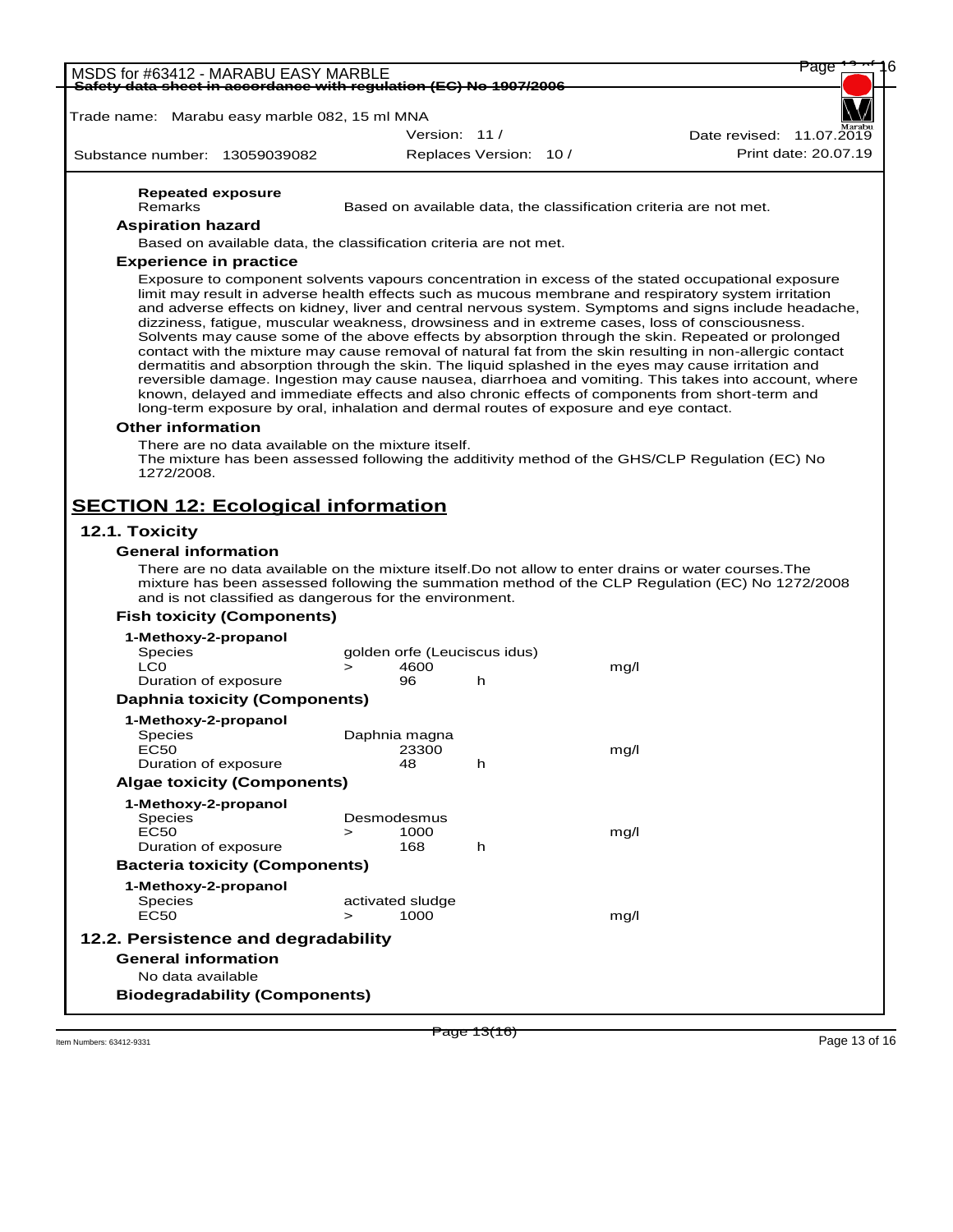| MSDS for #63412 - MARABU EASY MARBLE                              |                                                      |                                                                                                        |   | Page                                                                                                    |
|-------------------------------------------------------------------|------------------------------------------------------|--------------------------------------------------------------------------------------------------------|---|---------------------------------------------------------------------------------------------------------|
| Safety data sheet in accordance with regulation (EC) No 1907/2006 |                                                      |                                                                                                        |   |                                                                                                         |
|                                                                   |                                                      |                                                                                                        |   |                                                                                                         |
| Trade name: Marabu easy marble 082, 15 ml MNA                     |                                                      |                                                                                                        |   |                                                                                                         |
|                                                                   |                                                      | Version: 11 /                                                                                          |   | Date revised: 11.07.2019                                                                                |
| Substance number: 13059039082                                     |                                                      | Replaces Version: 10 /                                                                                 |   | Print date: 20.07.19                                                                                    |
|                                                                   |                                                      |                                                                                                        |   |                                                                                                         |
| 1-Methoxy-2-propanol<br>Value                                     |                                                      | 90                                                                                                     | % |                                                                                                         |
| Duration of test                                                  |                                                      | 28<br>d                                                                                                |   |                                                                                                         |
| evaluation                                                        |                                                      | Readily biodegradable (according to OECD criteria)                                                     |   |                                                                                                         |
| Method                                                            |                                                      | OFCD 301 F                                                                                             |   |                                                                                                         |
| 12.3. Bioaccumulative potential                                   |                                                      |                                                                                                        |   |                                                                                                         |
| <b>General information</b>                                        |                                                      |                                                                                                        |   |                                                                                                         |
|                                                                   | There are no data available on the mixture itself.   |                                                                                                        |   |                                                                                                         |
| <b>Partition coefficient: n-octanol/water</b>                     |                                                      |                                                                                                        |   |                                                                                                         |
| Remarks                                                           |                                                      | Not applicable                                                                                         |   |                                                                                                         |
|                                                                   |                                                      |                                                                                                        |   |                                                                                                         |
| 12.4. Mobility in soil                                            |                                                      |                                                                                                        |   |                                                                                                         |
| <b>General information</b>                                        |                                                      |                                                                                                        |   |                                                                                                         |
|                                                                   | There are no data available on the mixture itself.   |                                                                                                        |   |                                                                                                         |
| 12.5. Results of PBT and vPvB assessment                          |                                                      |                                                                                                        |   |                                                                                                         |
| <b>General information</b>                                        |                                                      |                                                                                                        |   |                                                                                                         |
|                                                                   | There are no data available on the mixture itself.   |                                                                                                        |   |                                                                                                         |
| 12.6. Other adverse effects                                       |                                                      |                                                                                                        |   |                                                                                                         |
|                                                                   |                                                      |                                                                                                        |   |                                                                                                         |
| <b>General information</b>                                        |                                                      |                                                                                                        |   |                                                                                                         |
|                                                                   | There are no data available on the mixture itself.   |                                                                                                        |   |                                                                                                         |
|                                                                   |                                                      |                                                                                                        |   |                                                                                                         |
| <b>SECTION 13: Disposal considerations</b>                        |                                                      |                                                                                                        |   |                                                                                                         |
| 13.1. Waste treatment methods                                     |                                                      |                                                                                                        |   |                                                                                                         |
| Disposal recommendations for the product                          |                                                      |                                                                                                        |   |                                                                                                         |
|                                                                   | Do not allow to enter drains or water courses.       |                                                                                                        |   |                                                                                                         |
|                                                                   |                                                      |                                                                                                        |   | Wastes and emptied containers should be classified in accordance with relevant national regulation.     |
| EWC waste code                                                    |                                                      | The European Waste Catalogue classification of this product, when disposed of as waste is<br>08 01 11* |   | waste paint and varnish containing organic solvents or other                                            |
|                                                                   |                                                      | dangerous substances                                                                                   |   |                                                                                                         |
|                                                                   |                                                      |                                                                                                        |   | If this product is mixed with other wastes, the original waste product code may no longer apply and the |
|                                                                   | appropriate code should be assigned.                 |                                                                                                        |   |                                                                                                         |
|                                                                   |                                                      | For further information contact your local waste authority.                                            |   |                                                                                                         |
| Disposal recommendations for packaging                            |                                                      |                                                                                                        |   |                                                                                                         |
|                                                                   |                                                      |                                                                                                        |   | Using information provided in this safety data sheet, advice should be obtained from the relevant waste |
|                                                                   | authority on the classification of empty containers. | Empty containers must be scrapped or reconditioned.                                                    |   |                                                                                                         |
|                                                                   |                                                      | Not emptied containers are hazardous waste (waste code number 150110).                                 |   |                                                                                                         |
|                                                                   |                                                      |                                                                                                        |   |                                                                                                         |
| <b>SECTION 14: Transport information</b>                          |                                                      |                                                                                                        |   |                                                                                                         |
| <b>Land transport ADR/RID</b>                                     |                                                      |                                                                                                        |   |                                                                                                         |
| 14.1. UN number                                                   |                                                      |                                                                                                        |   |                                                                                                         |
| <b>UN 1263</b>                                                    |                                                      |                                                                                                        |   |                                                                                                         |
| 14.2. UN proper shipping name                                     |                                                      |                                                                                                        |   |                                                                                                         |
| PAINT                                                             |                                                      |                                                                                                        |   |                                                                                                         |
| 14.3. Transport hazard class(es)                                  |                                                      |                                                                                                        |   |                                                                                                         |
| Class<br>Label                                                    | 3<br>з                                               |                                                                                                        |   |                                                                                                         |
| 14.4. Packing group                                               |                                                      |                                                                                                        |   |                                                                                                         |
| Packing group                                                     | Ш                                                    |                                                                                                        |   |                                                                                                         |
| Special provision                                                 |                                                      | 640E                                                                                                   |   |                                                                                                         |

Item Numbers: 63412-9331 Page 14 of 16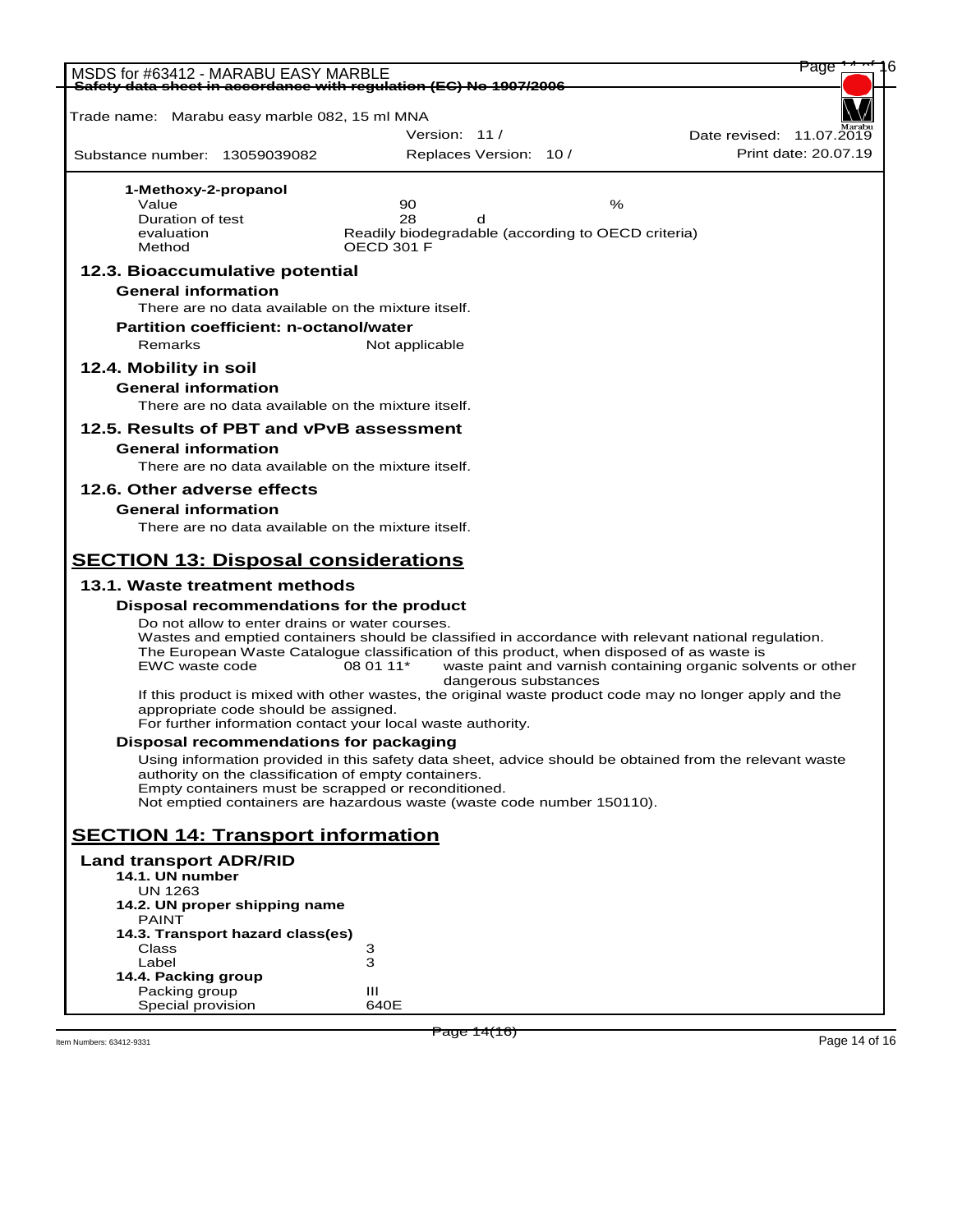| Trade name: Marabu easy marble 082, 15 ml MNA<br>Version: 11/<br>Date revised: 11.07.2019<br>Print date: 20.07.19<br>Replaces Version: 10 /<br>Substance number: 13059039082<br>51<br><b>Limited Quantity</b><br>Transport category<br>3<br>14.5. Environmental hazards<br>Tunnel restriction code<br>D/E<br><b>Marine transport IMDG/GGVSee</b><br>14.1. UN number<br><b>UN 1263</b><br>14.2. UN proper shipping name<br><b>PAINT</b><br>14.3. Transport hazard class(es)<br>Class<br>3<br>14.4. Packing group<br>Packing group<br>Ш<br>14.5. Environmental hazards<br>no<br>Air transport ICAO/IATA<br>14.1. UN number<br>UN 1263<br>14.2. UN proper shipping name<br><b>PAINT</b><br>14.3. Transport hazard class(es)<br>Class<br>3<br>14.4. Packing group<br>$\mathbf{III}$<br>Packing group<br>14.5. Environmental hazards<br>Information for all modes of transport<br>14.6. Special precautions for user<br>Transport within the user's premises:<br>Always transport in closed containers that are upright and secure.<br>Ensure that persons transporting the product know what to do in the event of an accident or spillage.<br><b>Other information</b><br>14.7. Transport in bulk according to Annex II of Marpol and the IBC Code<br>no<br><b>SECTION 15: Regulatory information ***</b><br>15.1. Safety, health and environmental regulations/legislation specific for the substance<br>or mixture<br>Other information ***<br>The product does not contain substances of very high concern (SVHC).<br><b>Other information</b><br>All components are contained in the ENCS inventory.<br>All components are contained in the AICS inventory.<br>All components are contained in the DSL inventory.<br>All components are contained in the TSCA inventory or exempted.<br>15.2. Chemical safety assessment<br>For this preparation a chemical safety assessment has not been carried out.<br><b>SECTION 16: Other information</b><br>Hazard statements listed in Chapter 3 | MSDS for #63412 - MARABU EASY MARBLE<br>Safety data sheet in accordance with regulation (EC) No 1907/2006 |  |
|-------------------------------------------------------------------------------------------------------------------------------------------------------------------------------------------------------------------------------------------------------------------------------------------------------------------------------------------------------------------------------------------------------------------------------------------------------------------------------------------------------------------------------------------------------------------------------------------------------------------------------------------------------------------------------------------------------------------------------------------------------------------------------------------------------------------------------------------------------------------------------------------------------------------------------------------------------------------------------------------------------------------------------------------------------------------------------------------------------------------------------------------------------------------------------------------------------------------------------------------------------------------------------------------------------------------------------------------------------------------------------------------------------------------------------------------------------------------------------------------------------------------------------------------------------------------------------------------------------------------------------------------------------------------------------------------------------------------------------------------------------------------------------------------------------------------------------------------------------------------------------------------------------------------------------------------------------------------------------------------|-----------------------------------------------------------------------------------------------------------|--|
|                                                                                                                                                                                                                                                                                                                                                                                                                                                                                                                                                                                                                                                                                                                                                                                                                                                                                                                                                                                                                                                                                                                                                                                                                                                                                                                                                                                                                                                                                                                                                                                                                                                                                                                                                                                                                                                                                                                                                                                           |                                                                                                           |  |
|                                                                                                                                                                                                                                                                                                                                                                                                                                                                                                                                                                                                                                                                                                                                                                                                                                                                                                                                                                                                                                                                                                                                                                                                                                                                                                                                                                                                                                                                                                                                                                                                                                                                                                                                                                                                                                                                                                                                                                                           |                                                                                                           |  |
|                                                                                                                                                                                                                                                                                                                                                                                                                                                                                                                                                                                                                                                                                                                                                                                                                                                                                                                                                                                                                                                                                                                                                                                                                                                                                                                                                                                                                                                                                                                                                                                                                                                                                                                                                                                                                                                                                                                                                                                           |                                                                                                           |  |
|                                                                                                                                                                                                                                                                                                                                                                                                                                                                                                                                                                                                                                                                                                                                                                                                                                                                                                                                                                                                                                                                                                                                                                                                                                                                                                                                                                                                                                                                                                                                                                                                                                                                                                                                                                                                                                                                                                                                                                                           |                                                                                                           |  |
|                                                                                                                                                                                                                                                                                                                                                                                                                                                                                                                                                                                                                                                                                                                                                                                                                                                                                                                                                                                                                                                                                                                                                                                                                                                                                                                                                                                                                                                                                                                                                                                                                                                                                                                                                                                                                                                                                                                                                                                           |                                                                                                           |  |
|                                                                                                                                                                                                                                                                                                                                                                                                                                                                                                                                                                                                                                                                                                                                                                                                                                                                                                                                                                                                                                                                                                                                                                                                                                                                                                                                                                                                                                                                                                                                                                                                                                                                                                                                                                                                                                                                                                                                                                                           |                                                                                                           |  |
|                                                                                                                                                                                                                                                                                                                                                                                                                                                                                                                                                                                                                                                                                                                                                                                                                                                                                                                                                                                                                                                                                                                                                                                                                                                                                                                                                                                                                                                                                                                                                                                                                                                                                                                                                                                                                                                                                                                                                                                           |                                                                                                           |  |
|                                                                                                                                                                                                                                                                                                                                                                                                                                                                                                                                                                                                                                                                                                                                                                                                                                                                                                                                                                                                                                                                                                                                                                                                                                                                                                                                                                                                                                                                                                                                                                                                                                                                                                                                                                                                                                                                                                                                                                                           |                                                                                                           |  |
|                                                                                                                                                                                                                                                                                                                                                                                                                                                                                                                                                                                                                                                                                                                                                                                                                                                                                                                                                                                                                                                                                                                                                                                                                                                                                                                                                                                                                                                                                                                                                                                                                                                                                                                                                                                                                                                                                                                                                                                           |                                                                                                           |  |
|                                                                                                                                                                                                                                                                                                                                                                                                                                                                                                                                                                                                                                                                                                                                                                                                                                                                                                                                                                                                                                                                                                                                                                                                                                                                                                                                                                                                                                                                                                                                                                                                                                                                                                                                                                                                                                                                                                                                                                                           |                                                                                                           |  |
|                                                                                                                                                                                                                                                                                                                                                                                                                                                                                                                                                                                                                                                                                                                                                                                                                                                                                                                                                                                                                                                                                                                                                                                                                                                                                                                                                                                                                                                                                                                                                                                                                                                                                                                                                                                                                                                                                                                                                                                           |                                                                                                           |  |
|                                                                                                                                                                                                                                                                                                                                                                                                                                                                                                                                                                                                                                                                                                                                                                                                                                                                                                                                                                                                                                                                                                                                                                                                                                                                                                                                                                                                                                                                                                                                                                                                                                                                                                                                                                                                                                                                                                                                                                                           |                                                                                                           |  |
|                                                                                                                                                                                                                                                                                                                                                                                                                                                                                                                                                                                                                                                                                                                                                                                                                                                                                                                                                                                                                                                                                                                                                                                                                                                                                                                                                                                                                                                                                                                                                                                                                                                                                                                                                                                                                                                                                                                                                                                           |                                                                                                           |  |
|                                                                                                                                                                                                                                                                                                                                                                                                                                                                                                                                                                                                                                                                                                                                                                                                                                                                                                                                                                                                                                                                                                                                                                                                                                                                                                                                                                                                                                                                                                                                                                                                                                                                                                                                                                                                                                                                                                                                                                                           |                                                                                                           |  |
|                                                                                                                                                                                                                                                                                                                                                                                                                                                                                                                                                                                                                                                                                                                                                                                                                                                                                                                                                                                                                                                                                                                                                                                                                                                                                                                                                                                                                                                                                                                                                                                                                                                                                                                                                                                                                                                                                                                                                                                           |                                                                                                           |  |
|                                                                                                                                                                                                                                                                                                                                                                                                                                                                                                                                                                                                                                                                                                                                                                                                                                                                                                                                                                                                                                                                                                                                                                                                                                                                                                                                                                                                                                                                                                                                                                                                                                                                                                                                                                                                                                                                                                                                                                                           |                                                                                                           |  |
|                                                                                                                                                                                                                                                                                                                                                                                                                                                                                                                                                                                                                                                                                                                                                                                                                                                                                                                                                                                                                                                                                                                                                                                                                                                                                                                                                                                                                                                                                                                                                                                                                                                                                                                                                                                                                                                                                                                                                                                           |                                                                                                           |  |
|                                                                                                                                                                                                                                                                                                                                                                                                                                                                                                                                                                                                                                                                                                                                                                                                                                                                                                                                                                                                                                                                                                                                                                                                                                                                                                                                                                                                                                                                                                                                                                                                                                                                                                                                                                                                                                                                                                                                                                                           |                                                                                                           |  |
|                                                                                                                                                                                                                                                                                                                                                                                                                                                                                                                                                                                                                                                                                                                                                                                                                                                                                                                                                                                                                                                                                                                                                                                                                                                                                                                                                                                                                                                                                                                                                                                                                                                                                                                                                                                                                                                                                                                                                                                           |                                                                                                           |  |
|                                                                                                                                                                                                                                                                                                                                                                                                                                                                                                                                                                                                                                                                                                                                                                                                                                                                                                                                                                                                                                                                                                                                                                                                                                                                                                                                                                                                                                                                                                                                                                                                                                                                                                                                                                                                                                                                                                                                                                                           |                                                                                                           |  |
|                                                                                                                                                                                                                                                                                                                                                                                                                                                                                                                                                                                                                                                                                                                                                                                                                                                                                                                                                                                                                                                                                                                                                                                                                                                                                                                                                                                                                                                                                                                                                                                                                                                                                                                                                                                                                                                                                                                                                                                           |                                                                                                           |  |
|                                                                                                                                                                                                                                                                                                                                                                                                                                                                                                                                                                                                                                                                                                                                                                                                                                                                                                                                                                                                                                                                                                                                                                                                                                                                                                                                                                                                                                                                                                                                                                                                                                                                                                                                                                                                                                                                                                                                                                                           |                                                                                                           |  |
|                                                                                                                                                                                                                                                                                                                                                                                                                                                                                                                                                                                                                                                                                                                                                                                                                                                                                                                                                                                                                                                                                                                                                                                                                                                                                                                                                                                                                                                                                                                                                                                                                                                                                                                                                                                                                                                                                                                                                                                           |                                                                                                           |  |
|                                                                                                                                                                                                                                                                                                                                                                                                                                                                                                                                                                                                                                                                                                                                                                                                                                                                                                                                                                                                                                                                                                                                                                                                                                                                                                                                                                                                                                                                                                                                                                                                                                                                                                                                                                                                                                                                                                                                                                                           |                                                                                                           |  |
|                                                                                                                                                                                                                                                                                                                                                                                                                                                                                                                                                                                                                                                                                                                                                                                                                                                                                                                                                                                                                                                                                                                                                                                                                                                                                                                                                                                                                                                                                                                                                                                                                                                                                                                                                                                                                                                                                                                                                                                           |                                                                                                           |  |
|                                                                                                                                                                                                                                                                                                                                                                                                                                                                                                                                                                                                                                                                                                                                                                                                                                                                                                                                                                                                                                                                                                                                                                                                                                                                                                                                                                                                                                                                                                                                                                                                                                                                                                                                                                                                                                                                                                                                                                                           |                                                                                                           |  |
|                                                                                                                                                                                                                                                                                                                                                                                                                                                                                                                                                                                                                                                                                                                                                                                                                                                                                                                                                                                                                                                                                                                                                                                                                                                                                                                                                                                                                                                                                                                                                                                                                                                                                                                                                                                                                                                                                                                                                                                           |                                                                                                           |  |
|                                                                                                                                                                                                                                                                                                                                                                                                                                                                                                                                                                                                                                                                                                                                                                                                                                                                                                                                                                                                                                                                                                                                                                                                                                                                                                                                                                                                                                                                                                                                                                                                                                                                                                                                                                                                                                                                                                                                                                                           |                                                                                                           |  |
|                                                                                                                                                                                                                                                                                                                                                                                                                                                                                                                                                                                                                                                                                                                                                                                                                                                                                                                                                                                                                                                                                                                                                                                                                                                                                                                                                                                                                                                                                                                                                                                                                                                                                                                                                                                                                                                                                                                                                                                           |                                                                                                           |  |
|                                                                                                                                                                                                                                                                                                                                                                                                                                                                                                                                                                                                                                                                                                                                                                                                                                                                                                                                                                                                                                                                                                                                                                                                                                                                                                                                                                                                                                                                                                                                                                                                                                                                                                                                                                                                                                                                                                                                                                                           |                                                                                                           |  |
|                                                                                                                                                                                                                                                                                                                                                                                                                                                                                                                                                                                                                                                                                                                                                                                                                                                                                                                                                                                                                                                                                                                                                                                                                                                                                                                                                                                                                                                                                                                                                                                                                                                                                                                                                                                                                                                                                                                                                                                           |                                                                                                           |  |
|                                                                                                                                                                                                                                                                                                                                                                                                                                                                                                                                                                                                                                                                                                                                                                                                                                                                                                                                                                                                                                                                                                                                                                                                                                                                                                                                                                                                                                                                                                                                                                                                                                                                                                                                                                                                                                                                                                                                                                                           |                                                                                                           |  |
|                                                                                                                                                                                                                                                                                                                                                                                                                                                                                                                                                                                                                                                                                                                                                                                                                                                                                                                                                                                                                                                                                                                                                                                                                                                                                                                                                                                                                                                                                                                                                                                                                                                                                                                                                                                                                                                                                                                                                                                           |                                                                                                           |  |
|                                                                                                                                                                                                                                                                                                                                                                                                                                                                                                                                                                                                                                                                                                                                                                                                                                                                                                                                                                                                                                                                                                                                                                                                                                                                                                                                                                                                                                                                                                                                                                                                                                                                                                                                                                                                                                                                                                                                                                                           |                                                                                                           |  |
|                                                                                                                                                                                                                                                                                                                                                                                                                                                                                                                                                                                                                                                                                                                                                                                                                                                                                                                                                                                                                                                                                                                                                                                                                                                                                                                                                                                                                                                                                                                                                                                                                                                                                                                                                                                                                                                                                                                                                                                           |                                                                                                           |  |
|                                                                                                                                                                                                                                                                                                                                                                                                                                                                                                                                                                                                                                                                                                                                                                                                                                                                                                                                                                                                                                                                                                                                                                                                                                                                                                                                                                                                                                                                                                                                                                                                                                                                                                                                                                                                                                                                                                                                                                                           |                                                                                                           |  |
|                                                                                                                                                                                                                                                                                                                                                                                                                                                                                                                                                                                                                                                                                                                                                                                                                                                                                                                                                                                                                                                                                                                                                                                                                                                                                                                                                                                                                                                                                                                                                                                                                                                                                                                                                                                                                                                                                                                                                                                           |                                                                                                           |  |
|                                                                                                                                                                                                                                                                                                                                                                                                                                                                                                                                                                                                                                                                                                                                                                                                                                                                                                                                                                                                                                                                                                                                                                                                                                                                                                                                                                                                                                                                                                                                                                                                                                                                                                                                                                                                                                                                                                                                                                                           |                                                                                                           |  |
|                                                                                                                                                                                                                                                                                                                                                                                                                                                                                                                                                                                                                                                                                                                                                                                                                                                                                                                                                                                                                                                                                                                                                                                                                                                                                                                                                                                                                                                                                                                                                                                                                                                                                                                                                                                                                                                                                                                                                                                           |                                                                                                           |  |
|                                                                                                                                                                                                                                                                                                                                                                                                                                                                                                                                                                                                                                                                                                                                                                                                                                                                                                                                                                                                                                                                                                                                                                                                                                                                                                                                                                                                                                                                                                                                                                                                                                                                                                                                                                                                                                                                                                                                                                                           |                                                                                                           |  |
|                                                                                                                                                                                                                                                                                                                                                                                                                                                                                                                                                                                                                                                                                                                                                                                                                                                                                                                                                                                                                                                                                                                                                                                                                                                                                                                                                                                                                                                                                                                                                                                                                                                                                                                                                                                                                                                                                                                                                                                           |                                                                                                           |  |
|                                                                                                                                                                                                                                                                                                                                                                                                                                                                                                                                                                                                                                                                                                                                                                                                                                                                                                                                                                                                                                                                                                                                                                                                                                                                                                                                                                                                                                                                                                                                                                                                                                                                                                                                                                                                                                                                                                                                                                                           |                                                                                                           |  |
|                                                                                                                                                                                                                                                                                                                                                                                                                                                                                                                                                                                                                                                                                                                                                                                                                                                                                                                                                                                                                                                                                                                                                                                                                                                                                                                                                                                                                                                                                                                                                                                                                                                                                                                                                                                                                                                                                                                                                                                           |                                                                                                           |  |
|                                                                                                                                                                                                                                                                                                                                                                                                                                                                                                                                                                                                                                                                                                                                                                                                                                                                                                                                                                                                                                                                                                                                                                                                                                                                                                                                                                                                                                                                                                                                                                                                                                                                                                                                                                                                                                                                                                                                                                                           |                                                                                                           |  |
|                                                                                                                                                                                                                                                                                                                                                                                                                                                                                                                                                                                                                                                                                                                                                                                                                                                                                                                                                                                                                                                                                                                                                                                                                                                                                                                                                                                                                                                                                                                                                                                                                                                                                                                                                                                                                                                                                                                                                                                           |                                                                                                           |  |
|                                                                                                                                                                                                                                                                                                                                                                                                                                                                                                                                                                                                                                                                                                                                                                                                                                                                                                                                                                                                                                                                                                                                                                                                                                                                                                                                                                                                                                                                                                                                                                                                                                                                                                                                                                                                                                                                                                                                                                                           |                                                                                                           |  |
|                                                                                                                                                                                                                                                                                                                                                                                                                                                                                                                                                                                                                                                                                                                                                                                                                                                                                                                                                                                                                                                                                                                                                                                                                                                                                                                                                                                                                                                                                                                                                                                                                                                                                                                                                                                                                                                                                                                                                                                           |                                                                                                           |  |